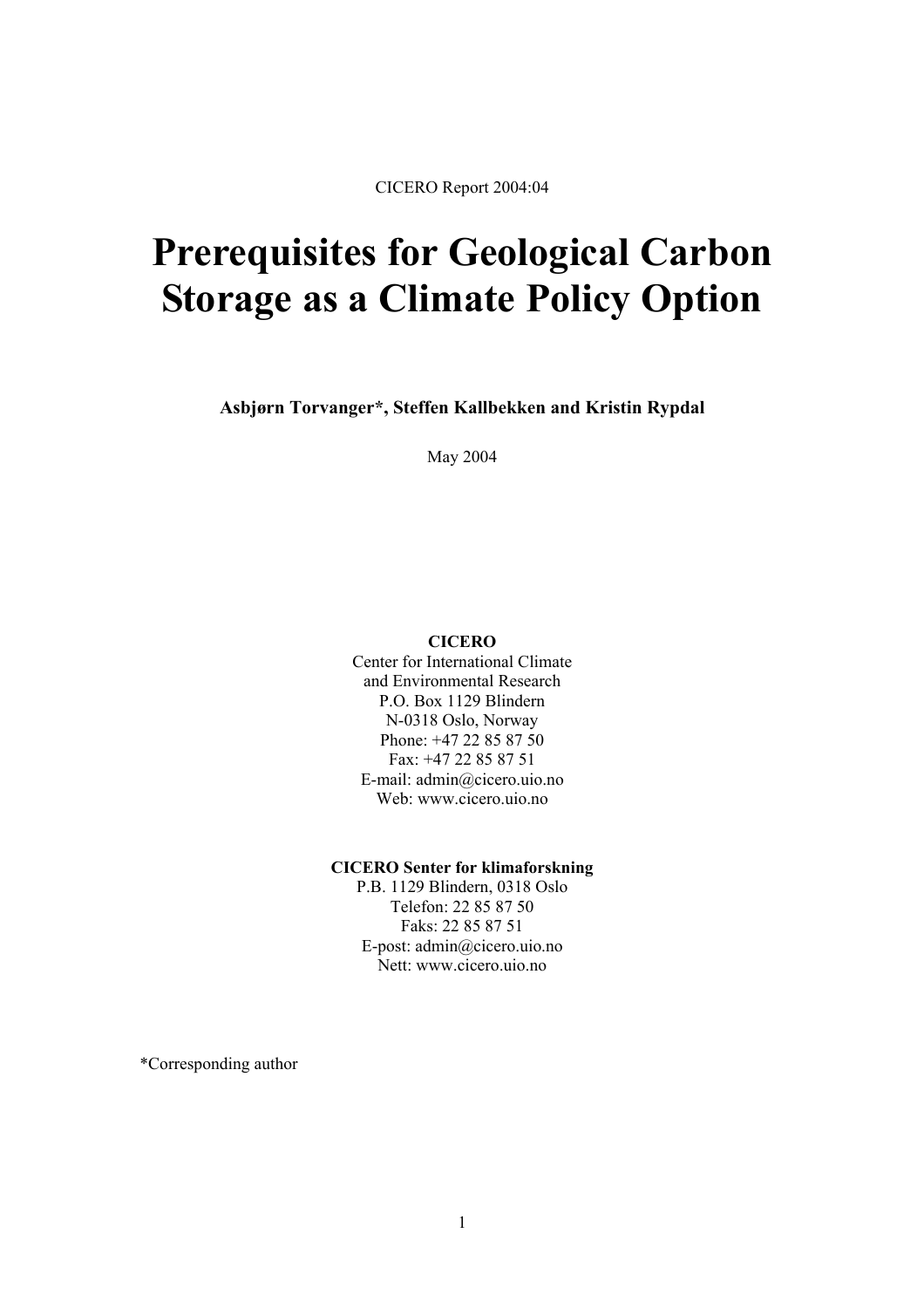**Tittel: Prerequisites for Geological Carbon Storage as a Climate Policy Option Forfatter(e):** Asbjørn Torvanger, Steffen Kallbekken and Kristin Rypdal CICERO Report 2004:04, 20 sider CICERO Report 2004:04, 20 pages

**Finansieringskilde:** Norges forskningsråd **Financed by:** Research Council of Norway **Prosjekt**: Storskala CO2 deponering på norsk sokkel: en teknisk, økonomisk og juridisk vurdering (2408) **Prosjektleder:** Asbjørn Torvanger **Project manager:** Asbjørn Torvanger **Kvalitetsansvarlig:** Gunnar Eskeland **Quality manager:** Gunnar Eskeland **Nøkkelord:** oppsamling og lagring av karbon, lekkasje av karbondioksid, klimapolitikk, geologisk karbonlagring, Kyotoprotokollen, norsk kontinentalsokkel, kvotepriser, rapportering og verifikasjon

**Sammendrag:**. I den seinare tid har det blitt auka interesse for karbonlagring som klimatiltak. Denne rapporten vurderer grunnlaget for å satse på geologisk karbonlagring som ein del av klimapolitikken. Lagringskapasiteten på norsk kontinentalsokkel åleine er tilstrekkeleg for å large ein stor del av europeiske utslepp av karbondioksid i mange tiår. Dersom karbondioksid blir deponert i i oljereservoar blir det ein tilleggsgevinst i form av auka oljeutvinning. På den andre sida finst det store tekniske og økonomiske utfordringar, inkludert dei store investeringane i infrastruktur som er nødvendig, og som fører til stordriftsfordelar. Difor vil venteleg prosjekt for skilje ut, transportere og deponere karbon vere økonomisk sett mest attraktivt ved utbygging i stor skala. Dette kan stimulere samarbeid mellom to eller fleire land. I tillegg er risikoen for framtidige lekkasjar frå karbonlager ei utfordring. Regjeringa må ta på seg hovudansvaret for lekkasjar. I institusjonelle og politiske termer er viktige utfordringar den uavklarte statusen til geologisk karbonlagring i Kyotoprotokollen, manglande prosedyrer for rapportering og verifikasjon av lagring, og manglande avklaring på kobling til fleksibilitetsmekanismane under Kyotoprotokollen. Den relativt høge kostnaden per tonn karbondioksid lagra gjer at alternativet i dag primært er av interesse i oljereservoar der deponering av karbondioksid fører til meir oljeutvinning, sidan forventa karbonprisar ved handel med utsleppskvotar under Kyotoprotokollen er relativt lave. Uvisse og manglane avklaring på fleire område fører til at bedrifter og regjeringar i dag berre har svake incentiv for å satse på geologisk karbonlagring.

#### **Title: Prerequisites for Geological Carbon Storage as a Climate Policy Option Author(s):** Asbjørn Torvanger, Steffen Kallbekken and Kristin Rypdal

**Project**: Large-scale CO2 sequestration on the Norwegian continental shelf: A technical and legal assessment (2408) **Keywords:** carbon capture and storage, carbon leakage, climate policy, geological sequestration, Kyoto Protocol, Norwegian Continental Shelf, permit prices, reporting and verification.

**Abstract:** Carbon storage is increasingly being considered as an important climate change mitigation option. This paper explores provisions for including geological carbon storage in climate policy. The storage capacity of Norway's Continental Shelf is alone sufficient to store a large share of European CO2 emissions for many decades. If carbon dioxide is injected into oil reservoirs there is an additional benefit in terms of enhanced oil recovery. However, there are significant technical and economic challenges, including the large investment in infrastructure required, with related economics of scale properties. Thus carbon capture, transportation and storage projects are likely to be more economically attractive if developed on a large scale, which could mean involving two or more nations. An additional challenge is the risk of future leakages from storage sites, where the government must take on a major responsibility. In institutional and political terms, important challenges are the unsettled status of geological carbon storage as a policy measure in the Kyoto Protocol, lack of relevant reporting and verification procedures, and lack of decisions on how the option should be linked to the flexibility mechanisms under the Kyoto Protocol. In terms of competitiveness with expected prices for carbon permits under Kyoto Protocol trading, the relatively high costs per tonne of CO2 stored means that geological carbon storage is primarily of interest where enhanced oil recovery is possible. These shortcomings and uncertainties mean that companies and governments today only have weak incentives to venture into geological carbon storage.

| Språk: engelsk                   | <b>Language of report:</b> English              |
|----------------------------------|-------------------------------------------------|
| Rapporten kan bestilles fra:     | The report may be ordered from:                 |
| CICERO Senter for klimaforskning | CICERO (Center for International Climate and    |
| P.B. 1129 Blindern               | Environmental Research – Oslo)                  |
| $0318$ Oslo                      | PO Box 1129 Blindern                            |
|                                  | 0318 Oslo, NORWAY                               |
| Eller lastes ned fra:            |                                                 |
| http://www.cicero.uio.no         | Or be downloaded from: http://www.cicero.uio.no |
|                                  |                                                 |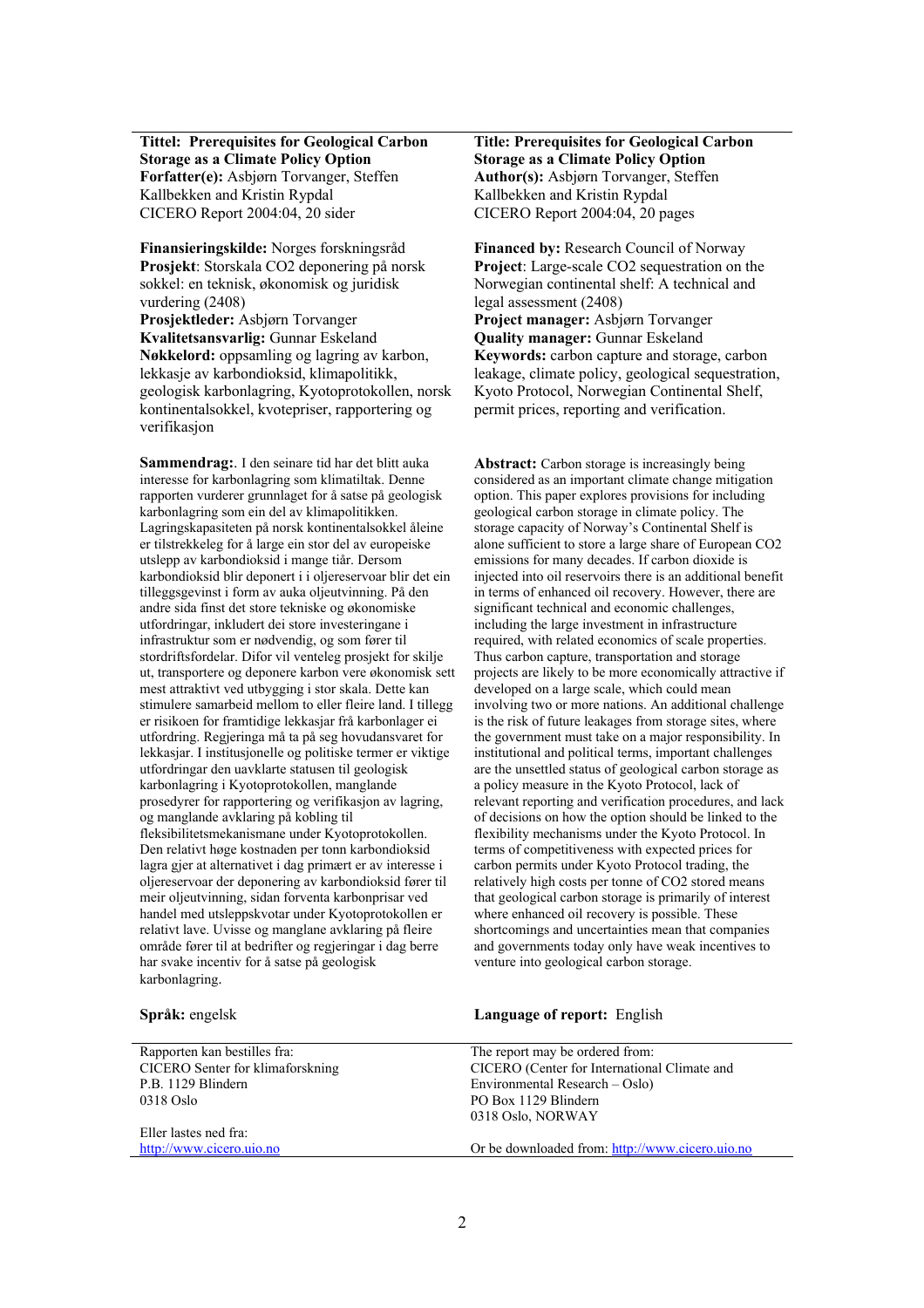# **Contents**

| 1 |       | Introduction |    |
|---|-------|--------------|----|
| 2 |       |              |    |
|   | 21    |              |    |
|   | 2.2   |              |    |
|   | 2.3   |              |    |
|   | 2.4   |              |    |
| 3 |       |              |    |
|   | 3.1   |              |    |
|   | 3.2   |              |    |
|   | 3.3   |              |    |
|   | 3.4   |              |    |
|   | 3.4.1 |              |    |
|   | 3.4.2 |              |    |
|   | 3.4.3 |              |    |
|   | 3.5   |              |    |
|   | 36    |              |    |
|   | 3.7   |              |    |
| 4 |       |              | 14 |

# **Acknowledgements**

This study is part of the project entitled "Large-scale carbon dioxide storage on the Norwegian Continental Shelf: A technical, economic and juridical assessment". We gratefully acknowledge financial support from the Norwegian Research Council. Gunnar Eskeland, Torleif Holt, Carl-Wilhelm Hustad, and Erik Lindeberg have provided valuable comments. We thank Lynn Nygaard for excellent editing and language assistance. The responsibility of all remaining errors rests with the authors.

# **Abbreviations**

CDM: Clean Development Mechanism

CH4: methane

CO2: carbon dioxide

EOR: Enhanced oil recovery

HFCs: hydrofluorocarbons

IPCC: Intergovernmental Panel on Climate Change

LULUCF: Land use, land use change and forestry

UNFCCC: United Nations Framework Convention on Climate Change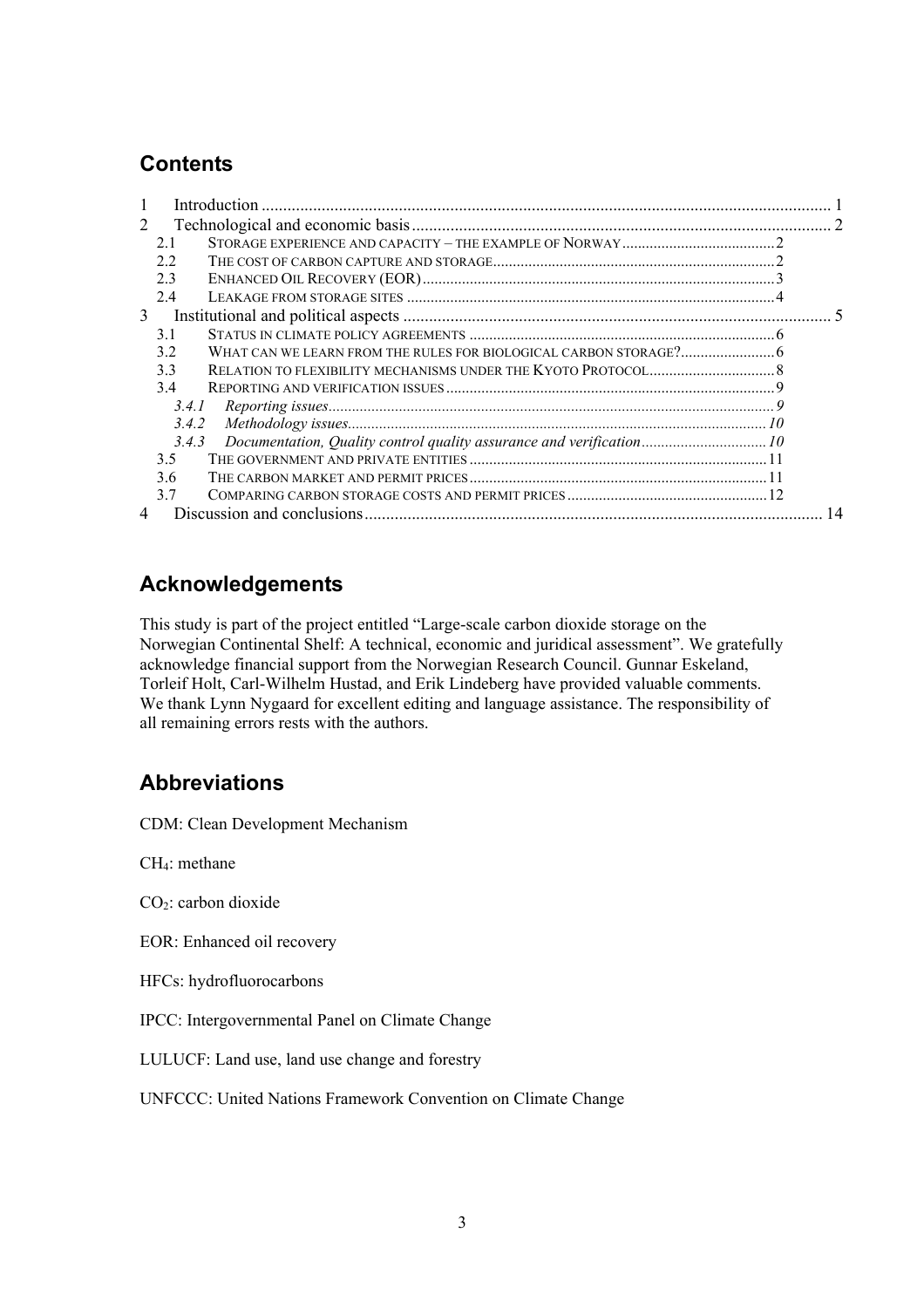# <span id="page-3-0"></span>**1 Introduction**

Carbon dioxide sequestration or storage has become one of the major policy options to mitigate man-made climate change.<sup>1</sup> The three major carbon storage options are biological sinks (forests and soils), geological sinks, and sequestration in the deep ocean. Biological carbon sequestration has been included in the Kyoto Protocol framework, and extensive work has been invested in analyzing the scientific underpinnings of this mitigation option, and in negotiating rules for definitions, methodologies and verification. Much less effort has been put into developing geological carbon sequestration (or storage) as a policy option under the Kyoto Protocol. Thus the aim of this study is to explore the basis for including geological carbon storage in climate policy.

Geological carbon storage can be defined as *the systematic storage of carbon dioxide captured from fuel combustion or processing in stable geological formations such as*  hydrocarbon fields and aquifers, thus preventing its release to the atmosphere.<sup>[2](#page-3-2)</sup> The most interesting geological formations are hydrocarbon fields (oil and natural gas), sub-sea aquifers, coal seams, and salt cavers. Anderson and Newell (2003) provide a good overview of various geological carbon storage alternatives, as well as carbon capture possibilities from various emission sources. In this study we focus on offshore hydrocarbon fields (oil reservoirs) and aquifers, and not on onshore aquifers.

Despite the unclear status of geological carbon storage in the Kyoto Protocol, oil and technology companies have already invested significant amounts in research and development into carbon capture and storage technologies. The main motivation for their interest is *enhanced oil recovery* (EOR) achieved by injecting  $CO<sub>2</sub>$  in oil reservoirs. Other substances such as natural gas or water can also be injected for the same purpose. As an example, studies and experience show that around 13% more of the oil in oil reservoirs in the North Sea could be extracted through CO<sub>2</sub> injection (see Holt et al. 2000 and Nissen et al. 2002). Thus geological carbon storage in oil reservoirs could have an interesting dual potential in terms of greenhouse gas mitigation and enhanced oil recovery.

In spite of the significant investments made to develop carbon storage technology, there has been relatively little focus on the key political aspects. This article will therefore focus on both the *technological and economic* basis for using geological carbon storage as a climate mitigation option, as well as *institutional and political aspects.* The discussion of the technological and economic basis will consider issues such as storage capacities, danger of future leakages from storage sites, required infrastructure and related investments, carbon capture, transportation and storage costs per tonne of carbon, and economies of scale characteristics. The institutional and political analysis will consider the status of geological carbon storage as a policy measure in international climate policy agreements (foremost the Climate Convention and the Kyoto Protocol), relevant reporting and verification procedures, linking to the flexibility mechanisms under the Kyoto Protocol, and comparison of geological carbon storage costs per tonne with expected carbon prices under these mechanisms.<sup>[3](#page-3-3)</sup> In a broader context we explore whether the institutional underpinnings of geological carbon

<span id="page-3-1"></span> 1 Hereafter, "carbon" will also refer to carbon dioxide.

<span id="page-3-2"></span> $2<sup>2</sup>$  The term aquifer is used in this connection to describe a deep underground reservoir formed of carbonate and sandstone filled with saline water. A suitable reservoir for  $CO<sub>2</sub>$  storage needs a cap rock of low permeability. Injected  $CO<sub>2</sub>$  will replace the water, but will also to some extent be soluble in the water. The  $CO<sub>2</sub>$  may also react with minerals to form carbonates.

<span id="page-3-3"></span><sup>&</sup>lt;sup>3</sup> The formal name of the Climate Convention is United Nations Framework Convention for Climate Change (UNFCCC). The Kyoto Protocol is a protocol to the UNFCCC.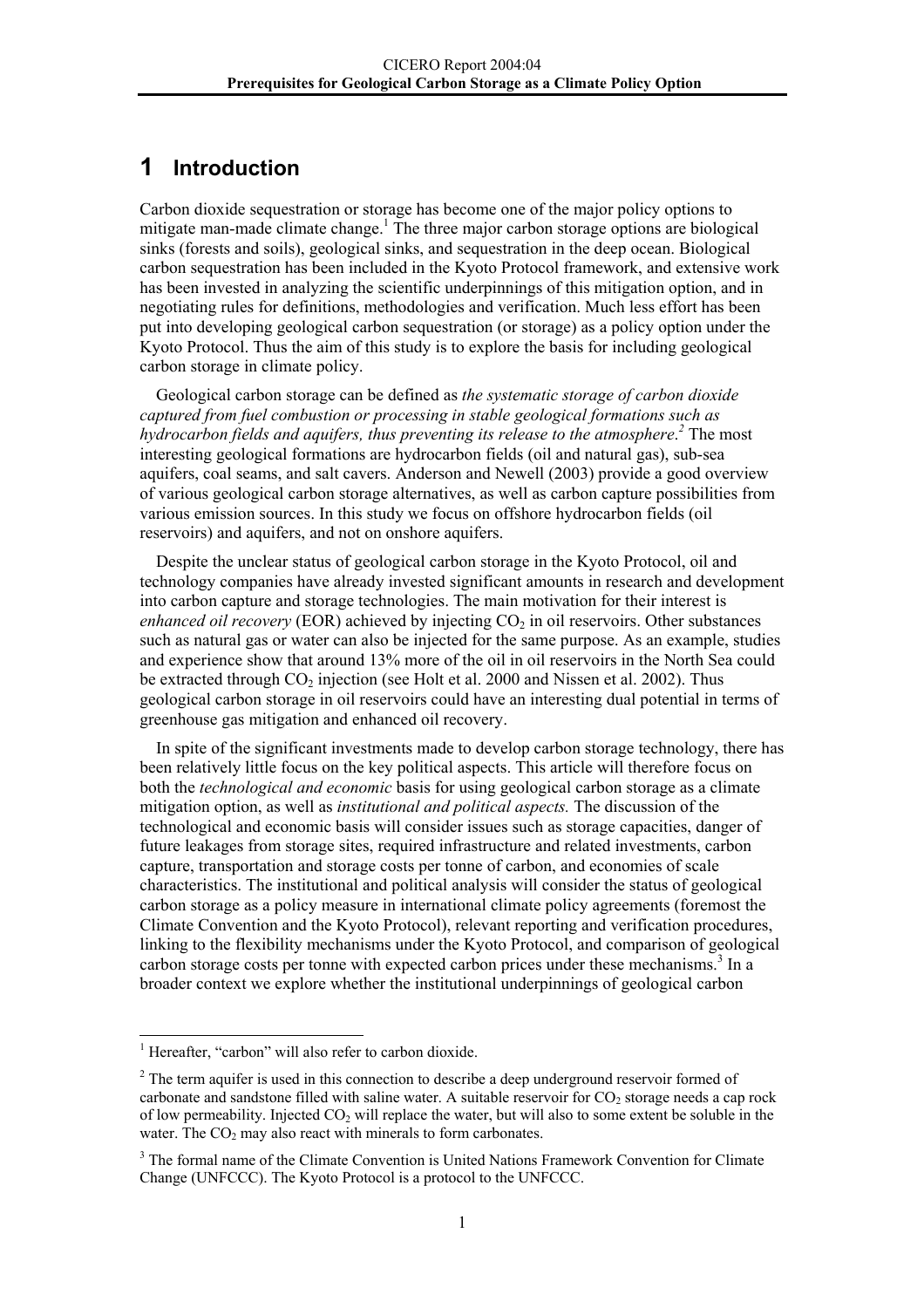<span id="page-4-0"></span>storage are sufficient to give companies and governments strong enough incentives to venture into such projects.

# **2 Technological and economic basis**

## *2.1 Storage experience and capacity – the example of Norway*

In this paper we use the Norwegian Continental Shelf as an example to illustrate the potential and challenges of geological carbon storage. There are two main reasons why the Norwegian Continental Shelf is of particular interest. First, Statoil has injected about 1 million tonnes (Mt) of carbon dioxide annually from the Sleipner field into the Utsira aquifer formation since October 1996 to save carbon tax on  $CO<sub>2</sub>$  emissions. We can draw on experiences from this experiment.<sup>[4](#page-4-1)</sup> Second, the potential storage capacity for  $CO<sub>2</sub>$  on the Norwegian Continental Shelf is large, and sufficient to store a sizeable share of European emissions for decades. Holt et al. (2000) estimate a storage capacity of 33 000 Mt  $CO<sub>2</sub>$  in oil and gas reservoirs in Western Europe (the EU and Norway), where there is a potential for EOR, and 800 000 Mt  $CO<sub>2</sub>$  in aquifers.<sup>[5](#page-4-2)</sup> Assuming that 50% of the storage capacity is in Norway means a potential for storing16 000 Mt  $CO<sub>2</sub>$  in oil and gas reservoirs alone.<sup>6</sup> The Norwegian capacity can be compared to the EU's emissions in 1990 of about 3 000 Mt  $CO<sub>2</sub>$ , and the 2001 emissions in Norway of 42 Mt  $CO<sub>2</sub>$ . Thus the theoretical capacity for oil and gas reservoirs in Norway is in the region of for example 50% of the EU's emissions for 11 years. If half of the aquifer capacity is used and assuming that half again of this is situated in the Norwegian Continental Shelf, the storage capacity becomes 200 000 Mt  $CO<sub>2</sub>$ , which would be enough to store all of the EU's emissions for 67 years (provided the emissions are at 1990 levels).

## *2.2 The cost of carbon capture and storage*

Geological carbon storage can involve significant investment costs due to the requirements for large investment in infrastructure such as pipelines, compressors, pumps and other facilities, in particular if it is developed on a large scale involving multiple sites and a sizable infrastructure. We examine cost estimates for geological carbon storage technologies and assessments of future carbon markets from previous studies. Enhanced oil recovery (EOR) is of particular interest in the case of oil reservoirs since this can significantly lower the climate policy-related cost threshold for geological carbon storage. The process of geological carbon storage can be broken down into three main cost components: carbon capture, compression and transport, and storage. Cost estimates will vary significantly between different fuels and types of processes (from e.g. coal-fired power production to ammonia production from natural gas). Capture costs will for example vary between coal- and gas-fired power plants – as the concentration of  $CO<sub>2</sub>$  is much higher in the flue gases from coal combustion than from gas combustion. The transport costs vary between modes of transport (by ship or pipeline), and the storage costs vary between types of reservoirs (from oil and gas reservoirs to aquifers). In this paper we are concerned exclusively with carbon capture from fossil fuel combustion and a few industrial processes and geological storage. Tables 1 and 2 summarise capture costs and transportation and storage costs estimated in some recent studies.

<span id="page-4-1"></span> $4$  Kaarstad (2002).

<span id="page-4-2"></span><sup>&</sup>lt;sup>5</sup> Based on personal communication with T. Holt (SINTEF) 31.3.03 a realistic assumption is an equal share of oil and gas reservoirs. Thus both oil and gas reservoirs have a capacity at about 16 000 Mt  $CO<sub>2</sub>$ . Aquifers are mostly off-shore.

<span id="page-4-3"></span> $6$  The assumption on the Norwegian share of the capacity is based on personal communication with T. Holt (SINTEF) 31.3.03.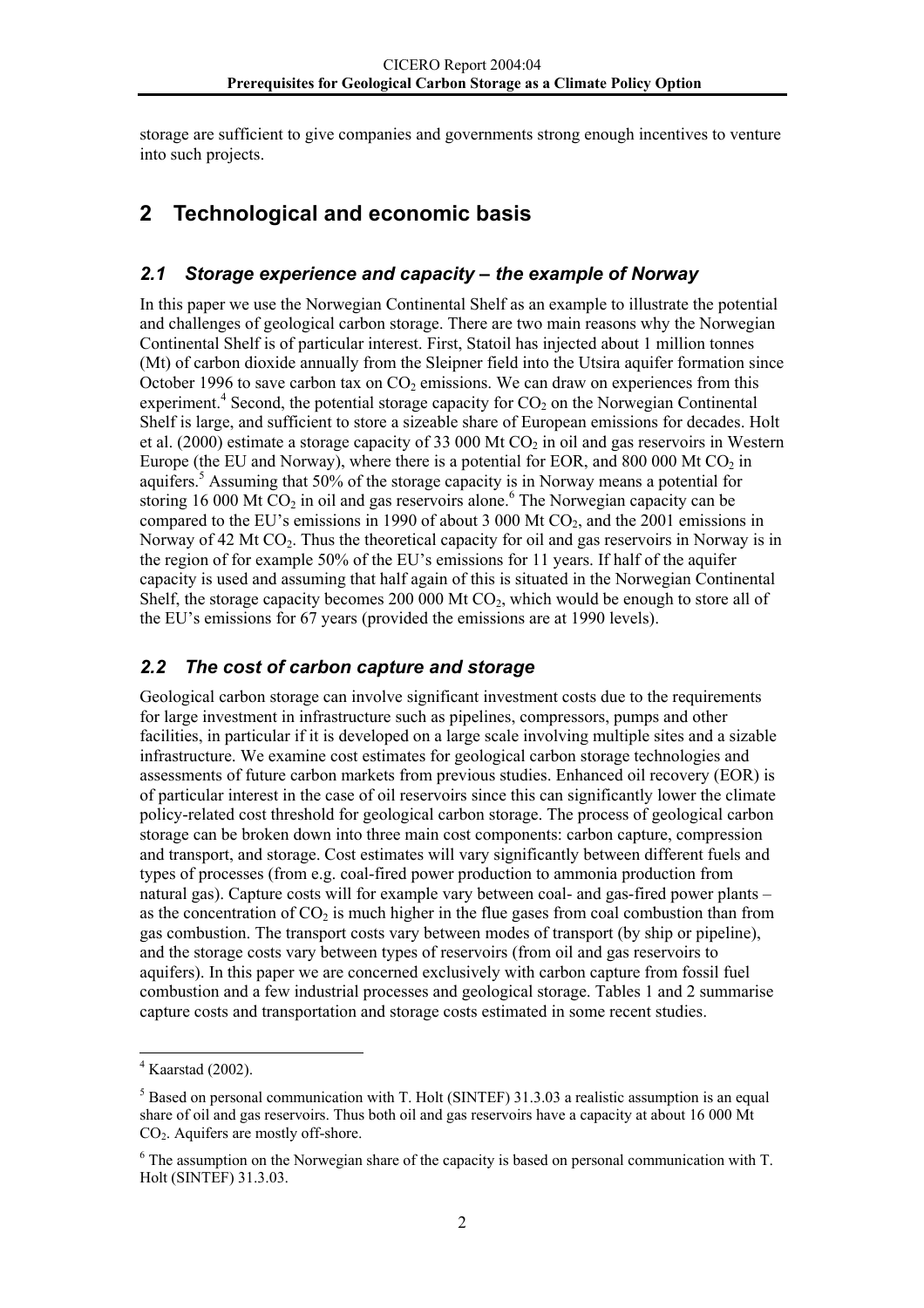| <b>Source</b>                            | <b>Current cost</b> | Near-term cost |
|------------------------------------------|---------------------|----------------|
| Anderson and Newell (2003)               |                     |                |
| - coal/gas power plant                   | 45-58               | 34-42          |
| - integrated gasification combined-cycle | 28                  | 17             |
| - hydrogen production from natural gas   | 10                  |                |
| Hustad (2003)                            |                     |                |
| - coal power plant                       | 25                  |                |
| - gas power plant                        | 33-35               |                |
| - ammonia from natural gas               | $6 - 12$            |                |
| - integrated gasification combined-cycle |                     | $15 - 20$      |
| Johnson and Keith (2004)                 |                     |                |
| - coal power plant                       |                     | 20             |
| - gas power plant                        |                     | 48             |
| Hendriks et al. (2000)                   |                     |                |
| - Natural gas combined cycle             | 41-66               |                |
| - Furnace/combined heat and power        | $6 - 45$            |                |

## <span id="page-5-0"></span>Table 1 Capture costs in USD/tonne CO<sub>2</sub>

## **Table 2 Transportation and storage costs in USD/tonne CO2**

| <b>Source</b>              | <b>Transport</b> | <b>Storage</b> | Total |
|----------------------------|------------------|----------------|-------|
| Anderson and Newell (2003) | $5.60 - 10.80*$  | 1.40-8.20      | 7-19  |
| Hustad (2003)              | $10 - 13$        |                |       |
| Johnson and Keith (2004)   |                  |                | 8.20  |
| Hendriks et al. (2000)     | $12 - 28*$       | $1 - 16$       | 13-44 |

\*Cost is given per 100 km pipeline. We assume an average transport of 400 km (Denmark or Northern Great Britain to North Sea oil reservoirs).

## *2.3 Enhanced Oil Recovery (EOR)*

Carbon storage has the potential to generate substantial income streams from EOR. EOR involves injecting  $CO<sub>2</sub>$  to pressurize oil reservoirs in order to facilitate extraction of additional oil. EOR can potentially recover an additional 6-15% of the original oil in place, and thereby increase total production from an oil reservoir by 10-30% (Hustad and Austell 2003). This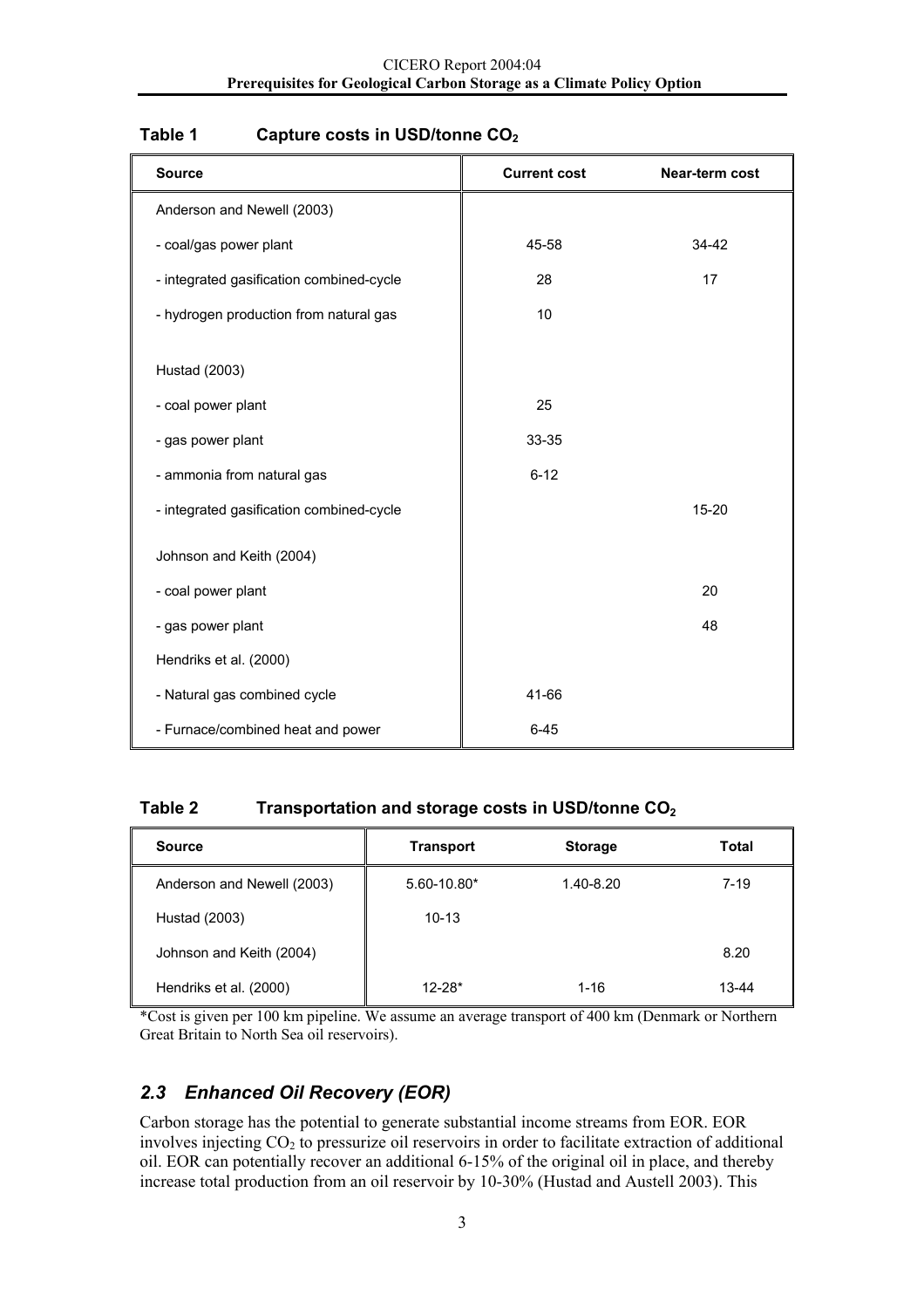<span id="page-6-0"></span>implies that the oil or gas extraction period for a reservoir is prolonged. Similarly, carbon storage can also be used for enhanced gas recovery, and enhanced coal-bed methane production. The value of EOR depends on the amount of additional oil recovered per tonne of  $CO<sub>2</sub>$  injected and the oil price. Typically the EOR response is around 0.6; that is, for every tonne of  $CO<sub>2</sub>$  injected,  $0.6$  tonnes of additional oil is recovered. With oil prices that range from around USD 15-25, we could expect an EOR income of USD 9-15 per tonne  $CO<sub>2</sub>$ . The price paid by current EOR operations for  $CO<sub>2</sub>$  lies in the range USD 11-18 (Anderson and Newell 2003). According to Hustad and Austell (2003), given an oil price of USD 18 per barrel, the average price paid for delivered  $CO<sub>2</sub>$  in 2000 was USD 12 per tonne  $CO<sub>2</sub>$ .

Anderson and Newell (2003), however, claim that opportunities for enhanced recovery would be insufficient for larger amounts of  $CO<sub>2</sub>$  storage. Therefore geological carbon storage has to be attractive also when EOR is not feasible, for instance in the case of carbon storage in aquifers, to become a major climate change mitigation option.

## *2.4 Leakage from storage sites*

l

The issue of permanency of geological carbon storage could be an obstacle to political acceptance. Studies show that some leakage is likely, because the geological formations are not completely stable, or they could be disturbed by e.g. earthquakes, or because the injection points could become unstable over time. An example of the latter could be a depleted oil reservoir where the injection point (well) is sealed by a concrete plug, and where the concrete deteriorates over time.

For oil and gas reservoirs the current leakage rate of  $CO<sub>2</sub>$  to the atmosphere is likely to be relatively small due to the fact that these geological structures have contained the petroleum for a very long time period. However, we have limited experience with the injection of  $CO<sub>2</sub>$ under such sub-sea conditions. Leakage from sub-sea storage is not likely to differ much from on-shore leakage, where we have some experience indicating that leakage is close to zero. In any case there will be some uncertainty with regard to the extent of future leakage from geological carbon storage. Hawkins (2002) suggests that one cannot be confident that current systems have leakage rates of less than 0.1 % per year. Dooley and Wise (2002) assume a leakage rate of 1% per year, but this is an average over different types of geological reservoirs. Leakage rates may differ between saline aquifers and oil and gas reservoirs. The latter type has proven to be able to store gas for long periods of time. Lindeberg (2000) has employed models to estimate emissions over the reservoir life-time. His modelling study suggests very low leakage rates for current years, and that annual leakage rates are not constant, but have a peak in emission rate after about 2000 years, and a decrease in emission rate after that.

Even if a considerable share of the  $CO<sub>2</sub>$  should leak from a reservoir to the atmosphere over time, temporary storage has a value since climate change is delayed. But future leakages can cause problems if a threshold of atmospheric greenhouse gas concentrations is exceeded some time in the future, leading to a steep increase in marginal damages from climate change, and if there are insufficient inexpensive backstop technologies available to reduce emissions of greenhouse gases to keep concentrations below the threshold. Dooley and Wise (2002), Hawkins (2002), and Hepple and Benson (2002) find that the annual leakage rate must be lower than 0.1% if geological storage is to be an attractive mitigation option.<sup>[7](#page-6-1)</sup> If the leakage rate is higher, targets for atmospheric greenhouse gas stabilization in the range of 450 to 550 ppmv could become unattainable. In another study Pacala (2002) finds that a 450 ppmv stabilization target is still attainable even if the leakage rate is 1%. The more optimistic scenario is due to an assumption of heterogeneity among reservoirs. The emissions from

<span id="page-6-1"></span> $<sup>7</sup>$  In the best cases the seepage rate must be lower than 1%, and in the worst cases the rate must be</sup> lower than  $0.01\%$ .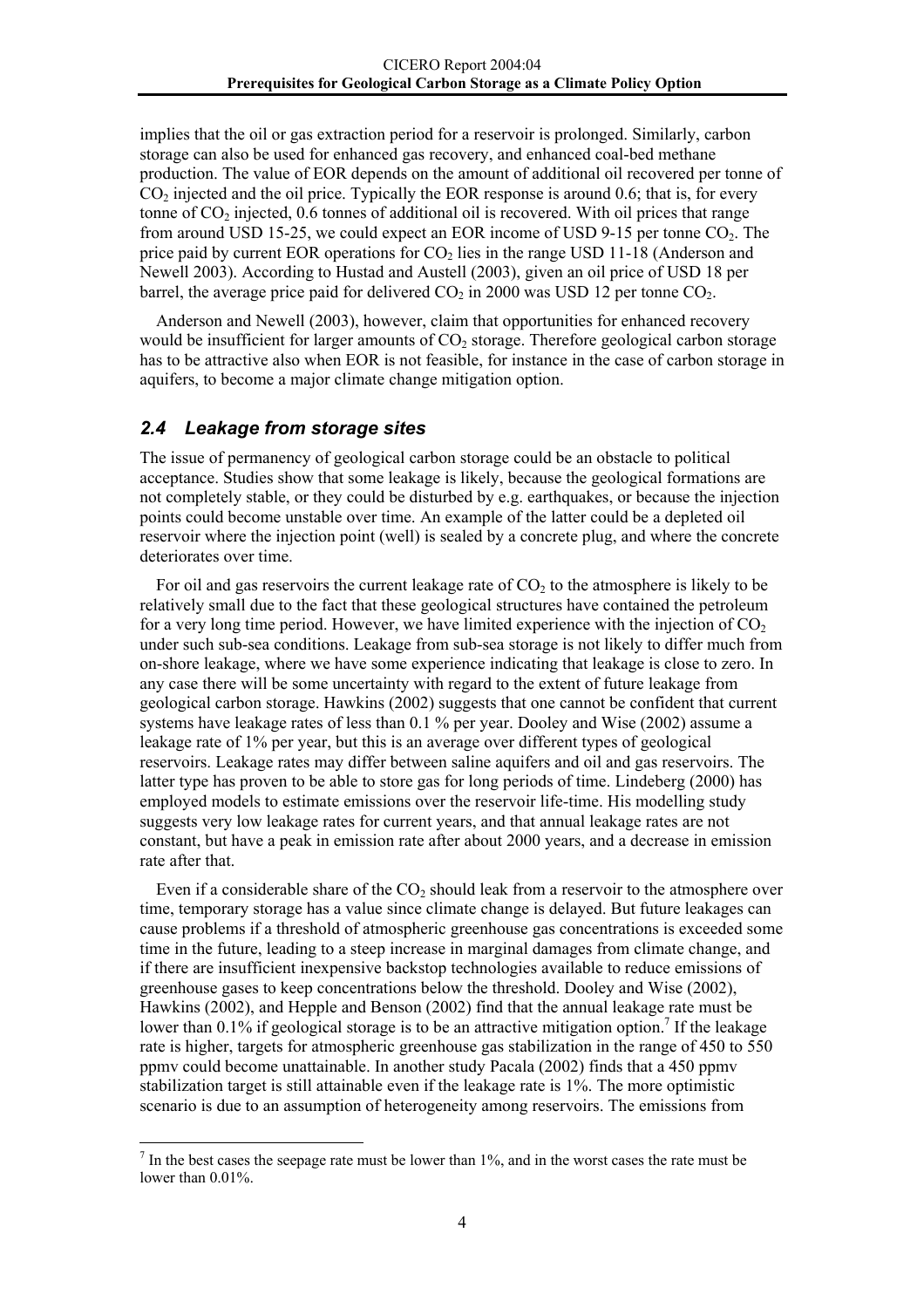<span id="page-7-0"></span>leaky reservoirs are re-injected into more average reservoirs with much lower seepage rates, thereby reducing the average seepage rate over time. Herzog et al. (2003) employ an economic modelling framework where all carbon mitigation options are seen as more or less temporary, and asks what the value of temporary storage is. They find that (temporary) carbon storage is attractive if carbon prices remain (nearly) constant or if there is a backstop technology that caps the costs in the not-too-distant future.

With the current carbon sequestration at Sleipner (so far 5 million tonnes of  $CO<sub>2</sub>$  injected), an annual leakage rate of 1% would be negligible with respect to total emissions in Norway. However, in a scenario when 100 million tonnes or more are sequestered at the Norwegian Continental Shelf, even an annual leakage rate of 0.1% would give significant emissions. Consequently, developing methods for cost-effective monitoring will be essential for getting public and political acceptance for this mitigation option. With present technologies there would be significant uncertainty in monitoring and verifying leakages from geological storage of carbon. The implications for climate agreements of the danger of leakages are discussed in sections  $3.2 - 3.5$ .

Possible leakage from underground carbon storage is a challenge that raises a number of issues. The first issue is the responsibility for future leakages. If such leakages occur they should be accounted for in the national inventory of emissions (see section 3.4), and in case joint implementation credits are involved, these could be discounted over time, or be given a limited life-time.

The second issue relates to intergenerational ethics. If accumulated leakages over the next decades turn out to be large, this implies an implicit transfer of burden from our generation to future generations, either in the form of more emission mitigation required in the future, or in the form of increased climate change and related damages. To what extent are we willing to transfer this type of risk to our children and grandchildren?

The third issue is the potential additional costs incurred by geological carbon storage due to leakage. There is also a significant element of uncertainty involved since it will be impossible to know exactly how well a reservoir will perform over a time span for at least some decades, and possibly many hundred (or a thousand) years. The higher the expected leakage rate and the larger the uncertainty, the less attractive this mitigation alternative will be as compared to other mitigation alternatives such as biological carbon storage, renewable energy sources, and improved efficiency in production and consumption of energy.

## **3 Institutional and political aspects**

l

The requirement for large investments in infrastructure, relatively high costs and danger of future leakages have implications for the possibility to include carbon storage in climate policies. With respect to climate policy institutions one key question is whether a Party to the Kyoto Protocol can get credits for geological carbon storage under the first and subsequent commitment periods. A related question is to what extent carbon capture and storage as a mitigation option will be able to compete with other mitigation options as reflected in the expected prices of greenhouse gas emission permits under the Kyoto Protocol.<sup>[8](#page-7-1)</sup>

The legitimacy of geological carbon storage is also an issue in terms of international environmental agreements beyond the climate agreements. There could be a conflict between geological carbon storage and international environmental agreements. Hegna (2003) discusses whether geological carbon storage is legitimate under the worldwide London

<span id="page-7-1"></span> $8$  Unless further specification is called for we refer to the trading units (quotas and credits) under all the Kyoto mechanisms as 'permits'.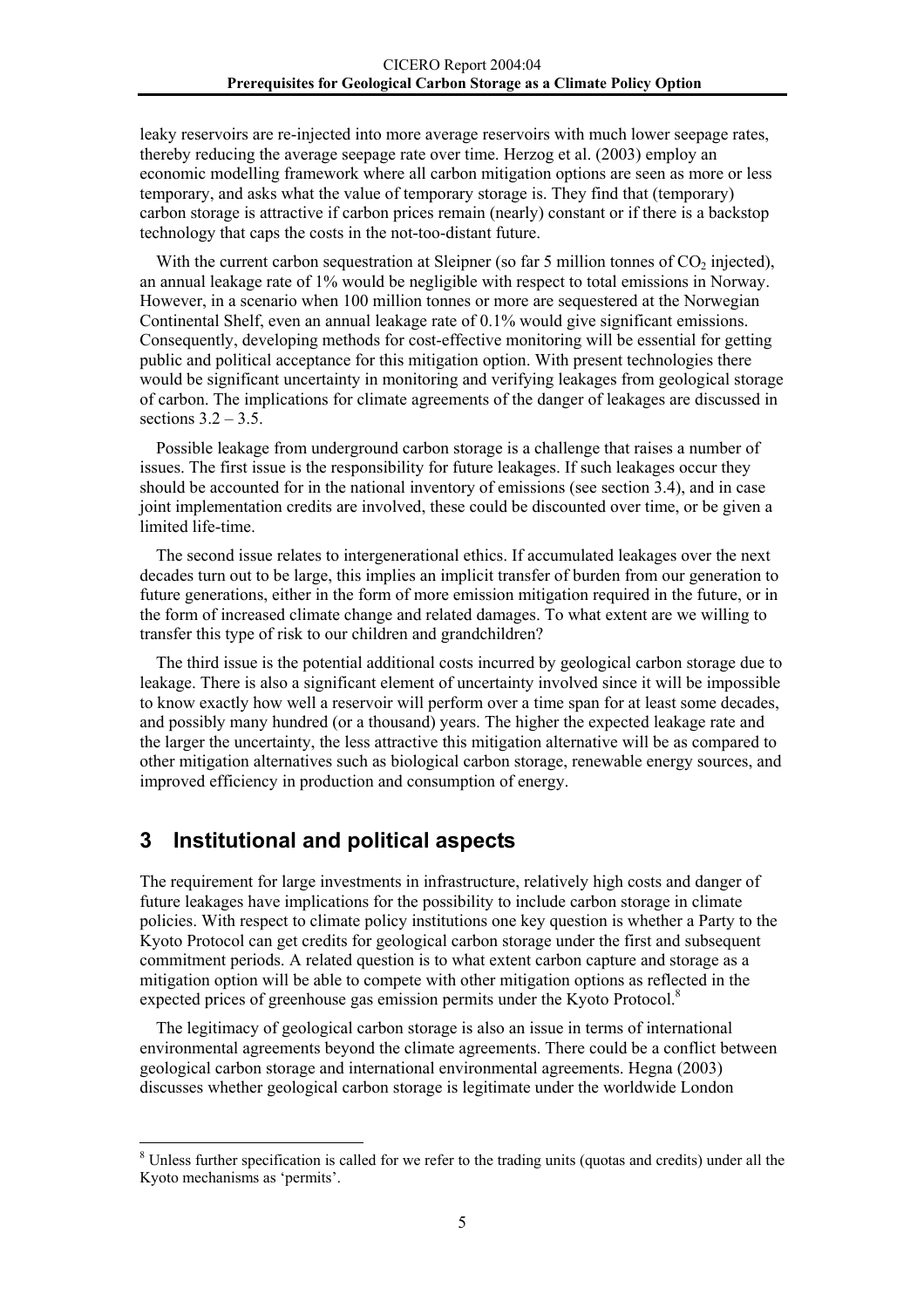<span id="page-8-0"></span>Convention and Protocol, and the North-East Atlantic OSPAR (Oslo-Paris) Convention.<sup>[9](#page-8-1)</sup> He finds that the disposal of  $CO<sub>2</sub>$  in underground reservoirs and aquifers is considered waste dumping and therefore prohibited, with the exception of injection related to offshore petroleum production, and then also for the purpose of EOR. These obstacles are not addressed further here.

## *3.1 Status in climate policy agreements*

The references to carbon storage in the climate agreements are of a general nature and thus in terms of sinks and reservoirs of greenhouse gases. Neither carbon dioxide nor geological storage are specifically mentioned in the UNFCCC or the Kyoto Protocol.<sup>10</sup> The only exception to this is the Marrakech accord, where fossil fuels technologies storing greenhouse gases are mentioned, but only in the context of potential adverse effects on developing countries from mitigation measures. It seems that formal recognition of geological carbon storage is lacking in the climate agreements, which is line with the view of IEA (2001, p.26). Thus the incentives for countries and companies to engage in geological carbon storage are to a large extent so far missing in the climate policy context.

## *3.2 What can we learn from the rules for biological carbon storage?*

Under the Kyoto Protocol, carbon storage can be accounted for under the categories Land Use, Land Use Change and Forestry (LULUCF), waste, and to some extent industrial processes. However, storage is not accounted for consistently within these categories. As described in more detail below, in the LULUCF sector there have been long political discussions that were concluded in the Marrakesh accords.<sup>[11](#page-8-3)</sup>

The waste sector is normally not considered a sink category. Nevertheless, using state-ofthe-art estimation methodologies (second-order decay method), it is taken into account that fossil carbon is accumulated in landfills as the emissions of  $CH_4$  and  $CO_2$  do not outweigh the disposal.<sup>12</sup> Storage can also be accounted for in long-lived industrial products, such as plastic. On the other hand, storage of carbon in long-lived wood products (other than landfills), such as buildings, cannot be credited during the first commitment period as the issue of accounting for import and export has not been decided at the political level. Emissions are attributed to the country of wood harvest at the time of harvest.

<span id="page-8-3"></span><sup>11</sup> UNFCCC document FCCC/CP/2001/13/, Add.1, Add.2, and Add.3.

<span id="page-8-4"></span> $12$  IPCC (2000).

<span id="page-8-1"></span> $\frac{9}{9}$  So far the issue has not been settled. Using CO<sub>2</sub> for EOR is legal according to OSPAR. On the other hand the London Protocol states that all dumping from man-made structures at sea is illegal. The Protocol has yet not entered into force.

<span id="page-8-2"></span><sup>10</sup> The main general references to geological carbon storage in the Climate Convention are Articles 4.1.b and 4.2.a, where "removals by sinks of all greenhouse gases" and "protecting and enhancing its greenhouse gas sinks and reservoirs" are mentioned. In addition Articles 1.7 and 1.8 provide definitions of "Reservoir" and "Sink", and Article 4.2.c gives guidance on calculations of emissions by sources and removals by sinks. The Kyoto Protocol in Article 2.1.a.ii also mentions "protection and enhancement of sinks and reservoirs of greenhouse gases", and Article 5.1 states that the Parties should have in place "a national system for the estimation of anthropogenic emissions by sources and removals by sinks of all greenhouse gases". Article 5.2 states that "Methodologies for estimating anthropogenic emissions by sources and removals by sinks of all greenhouse gases not controlled by the Montreal Protocol shall be those accepted by the Intergovernmental Panel on Climate Change". The most specific reference is Article 2.1.a.iv, which states "Research on, and promotion, development and increased use of, new and renewable forms of energy, of carbon dioxide sequestration technologies and of advanced and innovative environmentally sound technologies". The Marrakech accord from the 7th Conference of the Parties to the Climate Convention in October to November 2001 in paragraph H.8.d has a more specific reference to geological carbon storage, stating that industrialized countries should be "Cooperating in the development, diffusion and transfer of less greenhouse gas-emitting and advanced fossil-fuel technologies, and/or technologies relating to fossil fuels that capture and store greenhouse gases, and encouraging their wider use". Paragraph H relates to Article 3.14 of the Kyoto Protocol, which is on minimizing adverse effects on developing country Parties from emission mitigation measures in industrialized country Parties.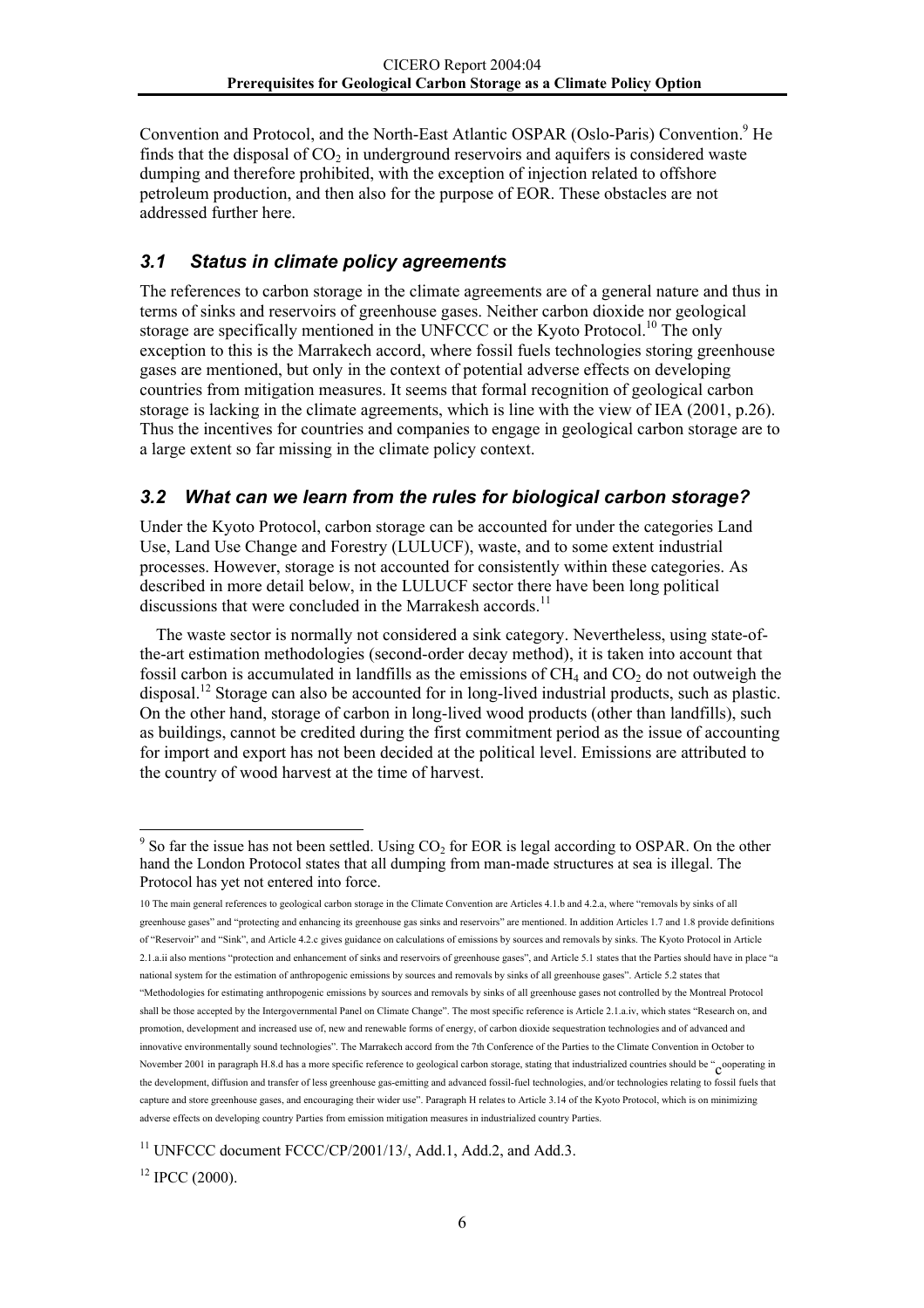Since biological storage within LULUCF was included in the UNFCCC and the Kyoto Protocol a substantial amount of work has been spent on the scientific underpinnings and on negotiating operational rules for this mitigation option.<sup>13</sup>. Many technical difficulties and delimitation challenges have created a rather complicated set of rules. In addition, political considerations, e.g. the need to strike a compromise between countries with different interests, have contributed another layer of complexity. This is the background for a number of constraints on the use of biological carbon storage under the Kyoto Protocol commitment period 2008 until 2012. The most important constraints are as follows:  $14$ 

- Emissions and removal from afforestation, reforestation and deforestation are limited to human induced changes since 1990 (within the commitment period) (Article 3.3).
- There is a specific ceiling on forest management activities for each industrialized country, and for re-vegetation, grassland management and cropland management the credits are relative to the base year; (Article 3.4).
- LULUCF activities under the Clean Development Mechanism (CDM) must be based on afforestation or reforestation and are limited to 1% of 1990 emissions times five (due to the five year commitment period).<sup>15</sup>
- Biological sequestration credits generated within industrialized countries ('removal units') cannot be banked (to the commitment period after 2012).
- Banking of credits from joint implementation and CDM projects including credits from LULUCF projects – is limited to 2.5% of each industrialized country's annual emission permits for 2008–2012 as defined by the Kyoto Protocol.

This implies that for example for a country like Norway, only a fraction of the total biological carbon sink will be credited. Furthermore, the Kyoto Protocol stresses that removals in order to be credited need to be *verifiable*. This can be interpreted to mean that there are stricter requirements on reporting of removals than emissions, even if emissions are reduced relative to the base year.

There are some important similarities between biological and geological carbon storage, but one significant difference is that the former is dependent on biological processes that take time, whereas the latter is more of a physical process where injection is much less timeconsuming. Another difference is that biologically stored carbon will eventually "leak" to the atmosphere unless the biological stock (e.g. forest biomass) is maintained forever, whereas carbon stored in stable underground geological structures in principle could stay there for thousands of years and longer without any specific human actions as long as the rate of leakage is zero (or very close to zero).

There may, however, be some of the same critical arguments in the case of geological carbon storage. First, both types of carbon storage can lead to other environmental consequences. Second, there are uncertainties about the permanence of the storage and actual leakage rates. The argument on permanence is not very strong in other situations than CDM projects (in non-Annex I countries without commitments to reduce emissions), as long as possible leakages (emissions) are accounted for, either initially or when the Party reports under future commitment periods. Finally, many environmentalists argue that measures

<span id="page-9-0"></span><sup>&</sup>lt;sup>13</sup> IPCC (2000) op.cit. The decisions at COP 7 (Marrakesh accords): FCCC/CP/2001/13/add.1, FCCC/CP/2001/13/add.2, FCCC/CP/2001/13/add.3.

<span id="page-9-1"></span> $14$  See Torvanger (2001), pp. 7-8.

<span id="page-9-2"></span><sup>&</sup>lt;sup>15</sup> CDM projects are undertaken in developing countries to reduce greenhouse gas emissions, for example through investments in enhanced fuel efficiency, fuel switching, or increased carbon sequestration in forests. Industrialized countries can buy credits from such projects and employ these as part of meeting their emission reduction under the Kyoto Protocol.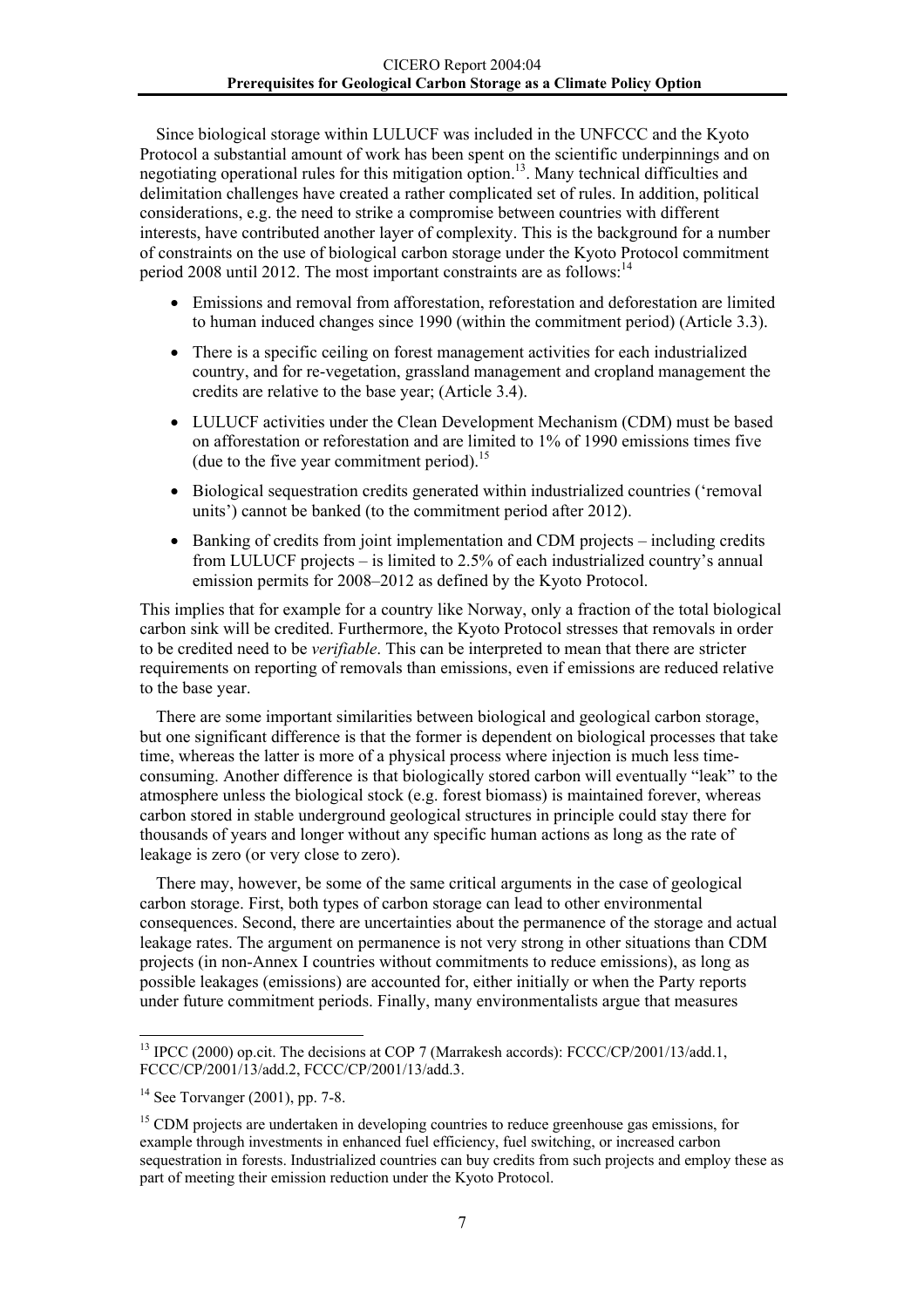<span id="page-10-0"></span>should focus on reducing fossil fuel consumption in stead of "end of pipe" solutions such as carbon storage. $16$ 

Due to technical complexities and the possibility of similar political considerations as in the case of biological carbon storage, constraints on the use of geological carbon storage may become embodied in operational rules for this mitigation option, provided that more specific rules are to be negotiated (see section 3.4). With a view to the constraints on LULUCF credits, a possible outcome is that only storage in some types of geological formations are eligible, that there is a ceiling on the volume stored for each country, that there is a constraint on the share of such projects under the joint implementation mechanism, and, finally, that there is a limit to banking of such credits.

It can, however, be argued that in spite of the uncertainties with respect to future leakages (as discussed in section 2), geological sequestration is less complex than biological sequestration so the arguments for using a cap or other restrictions for such reasons are not very strong. It is also important to bear in mind that by using restrictions on credits the incentives for using geological carbon sequestration as a climate measure will be reduced. If some type of ceiling should arise, this could both reduce storage and increase the cost per tonne, either due to an associated increase in administrative costs, or related to scale economies of geological carbon storage.<sup>17</sup> Thereby the attractiveness of the option can be reduced compared to for example domestic emission mitigation alternatives and to permits from the Kyoto mechanisms. When large-scale investments in infrastructure are required, a "political" ceiling could mean that the realizable scale is reduced, which raises the cost per tonne of  $CO<sub>2</sub>$ , and could lead to sub-optimal infrastructure investments.

#### *3.3 Relation to flexibility mechanisms under the Kyoto Protocol*

The Kyoto Protocol encourages the use of (biological) carbon sequestration technologies in general terms, but with no specific reference to geological carbon storage. A major unresolved issue if such projects should be undertaken relates to the allocation of credits when sequestration of  $CO<sub>2</sub>$  takes place in a country other than where they were generated.

As mentioned in section 2.1, the huge storage capacity offshore in Norway implies that it might be feasible to sequester  $CO<sub>2</sub>$  gas from power plants and industrial plants also from other countries than Norway. Consequently, it will be necessary to clarify whether the exporting or receiving country will get the credits.

There are three options:

- 1. Carbon storage could be handled through the *flexibility mechanisms* of the Kyoto Protocol, for example as joint implementation projects.
- 2. It could be seen as an *end of pipe technology* for each emission sources. In the case where the gas is transported over borders, the credits are given to the country whose emissions were avoided.
- 3. It could be reported as a *separate sink category*. In the case where the gas is transported over borders, credits are given to the receiving country.

In the case of option 1, one country could export carbon dioxide to a neighbour country for storage in its geological formations. In this case, the carbon dioxide volume could be framed as a transfer of permits under emissions trading, or transfer of credits under joint implementation or CDM. Thus a country could sell "storage" permits on the international

<span id="page-10-1"></span><sup>&</sup>lt;sup>16</sup> See for example Muttitt and Diss (2001).

<span id="page-10-2"></span> $17$  Due to the large investments required in carbon capture facilities and infrastructure (such as pipelines), the cost per tonne of carbon captured and stored in geological formations is likely to fall with the scale (i.e. with the volume of carbon processed).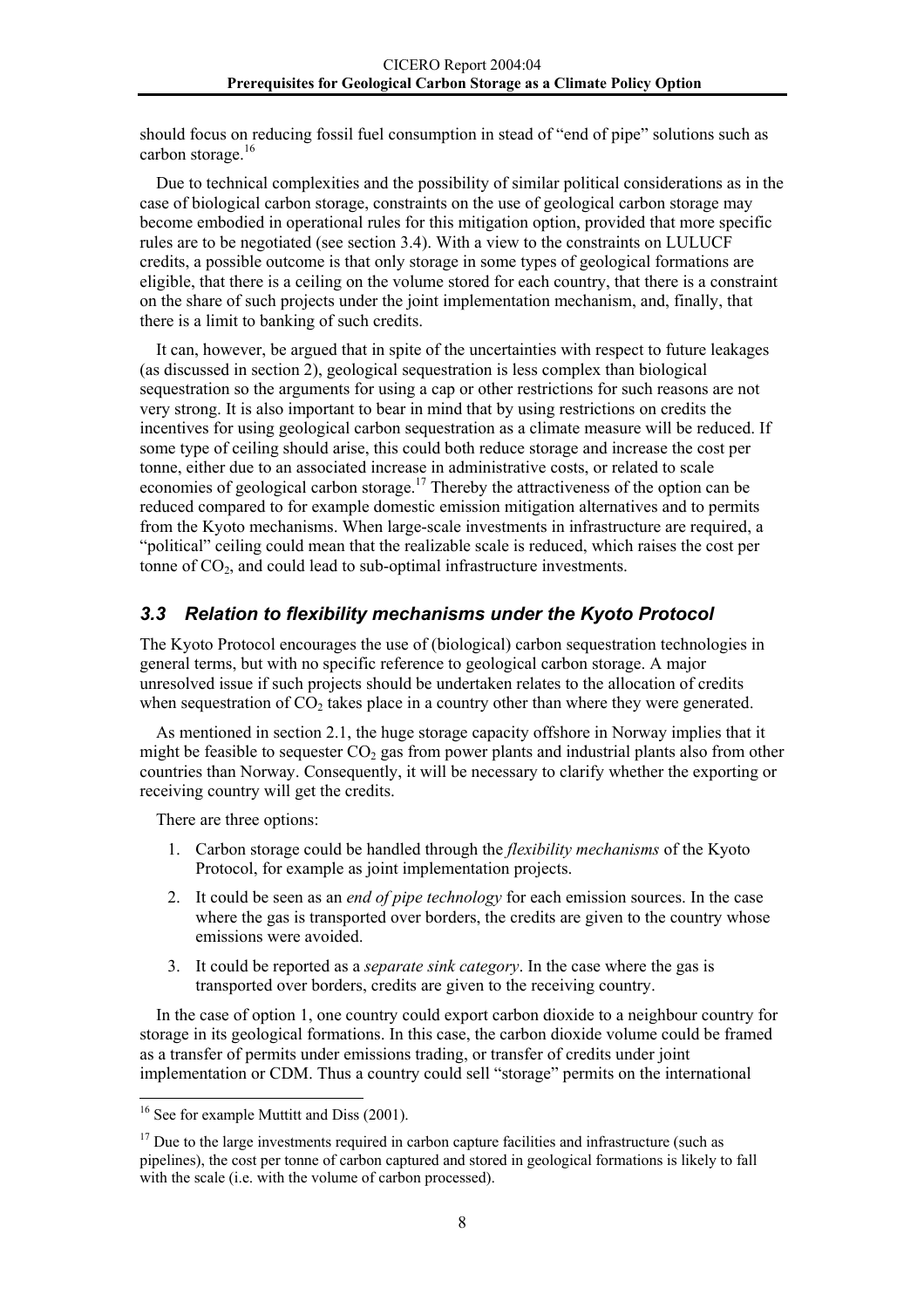<span id="page-11-0"></span>market. The purpose of the flexibility mechanisms is to enhance international cost effectiveness. As an example, geological carbon storage in an oil reservoir can be defined as a joint implementation project. The joint implementation mechanism implies that two industrialized countries can cooperate to carry out a project that lowers emissions of greenhouse gases in one of the countries. By partially financing the costs of carbon storage, the carbon-exporting country can receive credit for reduced emissions that can go toward meeting its commitments under the Kyoto Protocol. The host country with the oil reservoir could be accredited part of the emission credit. The two countries must settle on a credit price that reflects the sharing of the credit and the costs.

Geological carbon storage within one country can be handled according to options 2 or 3. In the case of transfer between countries given options 2 or 3, geological carbon storage need not be based on the Kyoto mechanisms but on bilateral economic compensations. With option 2, a country with large carbon storage capacity does not have any direct incentives to handle emissions from other countries. Therefore an economic compensation must be given by the exporting country to the host country to cover transportation and storage costs.

In the case of option 3, the country where emissions are avoided does not have any direct incentive to capture  $CO<sub>2</sub>$  because another country receives the credits. Since carbon storage contributes to meeting the recipient's commitments under the Kyoto Protocol, even if some transportation and storage costs are involved, it should be willing to pay the country where emissions originate from to at least cover its capture and transportation costs. Two countries could agree on a contract specifying the amount of carbon to be injected where and when, and the price to be paid. The motivation for such a deal could be that a country wants at its own cost to undertake more carbon storage than legitimate under the Kyoto Protocol if there should be a ceiling on geological carbon storage. Another alternative is that countries that have not ratified the Kyoto Protocol nevertheless invest in geological carbon storage, for instance with a view to future participation in the climate policy regime. The transfer and storage of carbon in such a case is also likely to be in accordance with the rules for reporting greenhouse gas emissions and establishing a national emission inventory (see section 4).

## *3.4 Reporting and verification issues*

Reporting and review of greenhouse gas emission and removal inventories is an important part of the implementation of the Kyoto Protocol (Article 5, 7 and 8). The emphasis on reporting and review in the Kyoto Protocol is to assure that the emissions and emission reductions that the Parties report are real, as far as can be judged. This implies that in order to be able to participate in emission trading and be in compliance the reported emissions and removals have to be estimated following the guidance provided by IPCC.

#### **3.4.1 Reporting issues**

Guidelines for reporting removals due to geological carbon sequestration have not yet been developed by IPCC and UNFCC. It is, however, likely that such guidelines will closely follow the principles adopted for other sources and sinks. The removals and emissions from leakages have to be accounted for in an appropriate source (sink) category. Because the gas can be transported over borders, capture from each source-category, transport and injection for storage all have to be reported in a transparent manner independent of how credits are given. This will ensure that the amount captured and stored can be cross-checked. The system for crediting discussed in Section 3.3 has to be designed to ensure that double-counting is avoided.

Irrespective of what method of crediting that is used, the only practical option is that the host country (e.g., Norway) would have to take the responsibility to monitor, verify and report possible emissions from leakages in their national emission inventory. If emissions from another country are sequestered within Norwegian territory, it would therefore be a Norwegian responsibility to verify and report leakages. This applies even if the reservoir has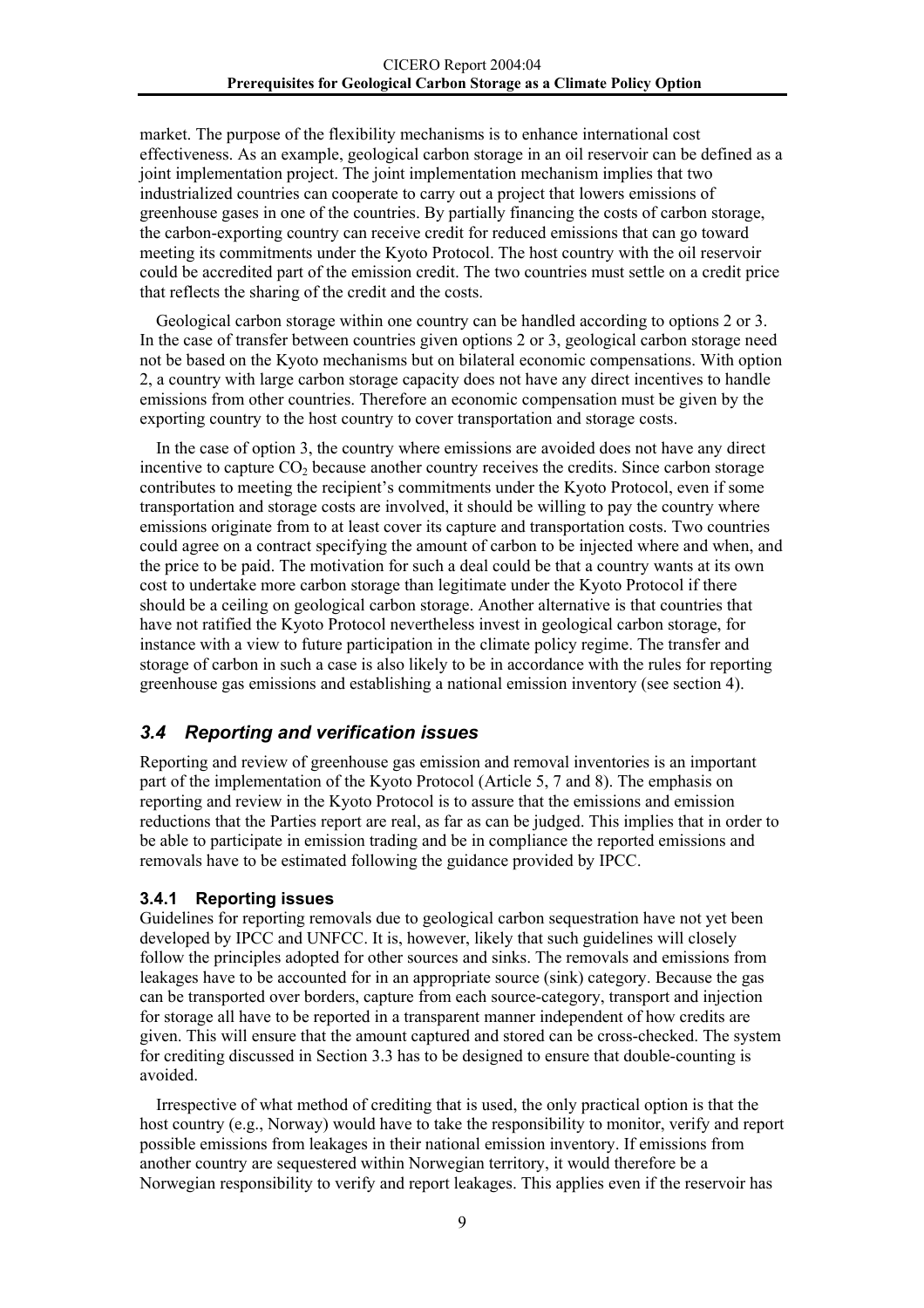<span id="page-12-0"></span>been abandoned. These future monitoring costs have to be reflected in the total costs of a project. This might, however, be difficult due to the very long expected retention time (thousands of years).

#### **3.4.2 Methodology issues**

Neither the IPCC guidelines nor the IPCC good practice guidance provide a method to estimate emissions and removals for geological carbon storage, or similar sink categories. However, the appropriate method can probably be deduced from the recommended estimation methodologies for other sources, such as HFCs stored in equipment that gradually leak out, or organic material stored in landfills which is gradually transformed to methane.

Annual net removals or emissions of carbon due to geological carbon capture can be calculated as follows:

> *Net emission/ removal of*  $CO<sub>2</sub>$  *for year t = -Amount captured + Emissions during transport/handling + Emissions during the injection process + Gradual leakages + "Accidental" leakages.*

The leakages will also be related to gas injected prior to the reporting year. End-of-pipe capture may not be 100% efficient, but the amount of carbon captured can probably be monitored with high accuracy, in particular if there are large-scale sequestering projects involving trade of CO<sub>2</sub>. It is likely that the emissions from *transport and handling* will be small. Natural gas pipelines off-shore normally have low leakage rates (as opposed to landbased pipelines). Emissions may occur for reasons of maintenance when gas needs to be vented to the atmosphere.

Once the CO2 has been stored, possible leakages must be accounted for as *emissions*. This can be done using annual leakage rates based on measurements or other data or by verifying that the leakage is practically zero.<sup>18</sup> To properly monitor this leakage rate is a major challenge when including geological sequestration under the Kyoto Protocol.

Storage of  $CO<sub>2</sub>$  at Sleipner at the Norwegian Continental Shelf has been monitored using 3D seismic surveys (Torp and Gale 2002). This type of monitoring is expensive and is useful for monitoring the behaviour of bulk gas, but will not give annual leakage rates that can be used for reporting and accounting. Monitoring probably has to be combined with model simulations in order to give numerical leakage rates (IEA 2002). In the end the required accuracy that is required for monitoring geological carbon sequestration is a key question.

Finally, *accidental leakages* would mean larger leakages due to structural damage in the reservoir, for example due to earthquakes and other natural geological changes. Although these types of accidents are not very likely, it is important to assess the risk for a long time interval and to monitor the emissions if such an accident were to occur.<sup>19</sup> Furthermore, it needs to be decided whether it is the commercial operator or the government that is responsible for the corresponding leakages (see section 3.5).

#### **3.4.3 Documentation, Quality control quality assurance and verification**

There are strict requirements for documentation of all emissions and removals reported in the national inventories. The documentation shall facilitate a review of the reported data. This implies that the expert review team should be able to track where data comes from, the methodologies used and the quality. It is a general concern that it can be difficult to obtain transparency when complex models are used (as is the case here). However, in the case of using complex models there should be a requirement that the methodologies have been peer reviewed.

<span id="page-12-2"></span><span id="page-12-1"></span><sup>&</sup>lt;sup>19</sup> For onshore reservoirs such risk assessments would be essential also for health reasons.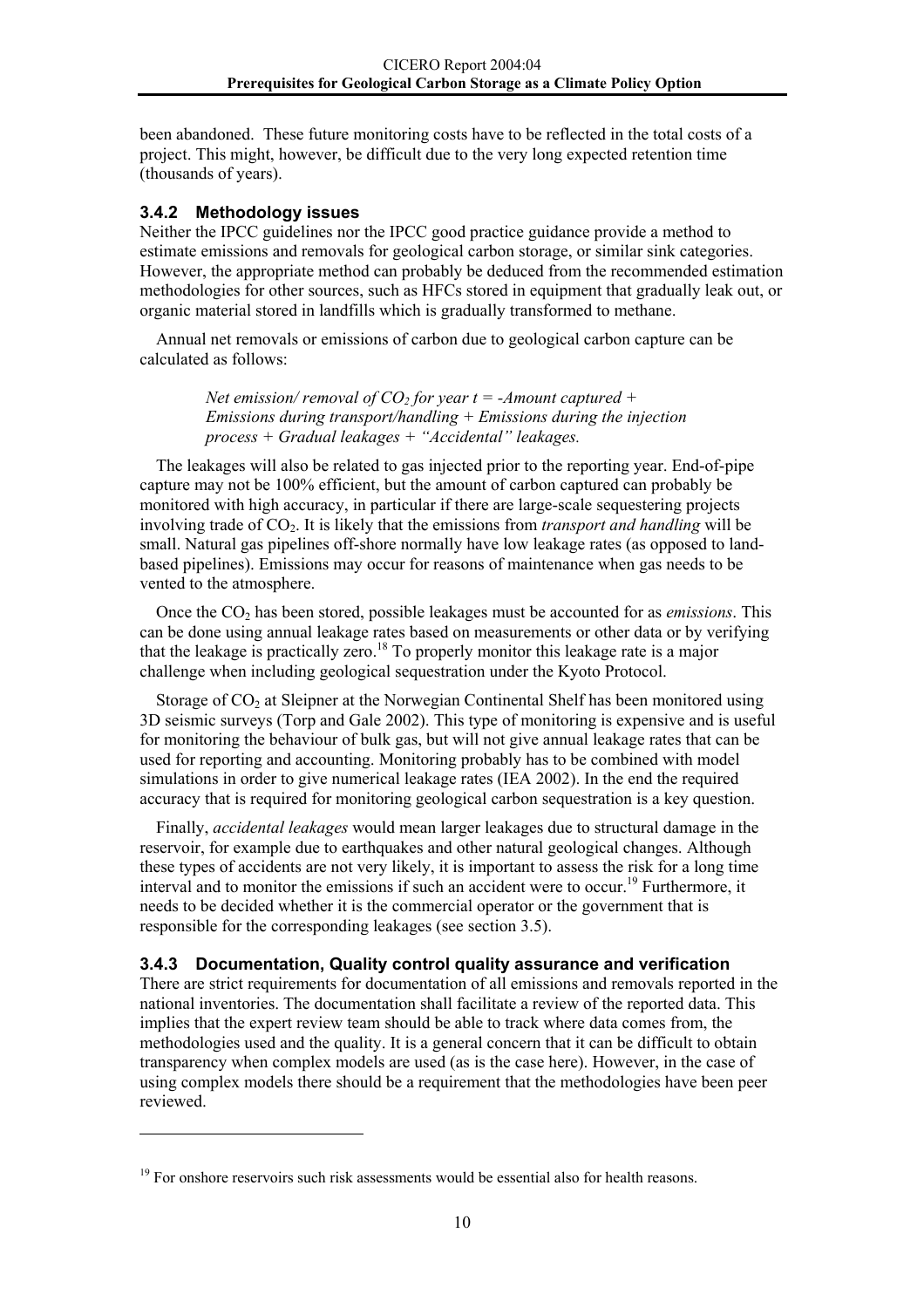## <span id="page-13-0"></span>*3.5 The government and private entities*

In accordance with the UNFCCC and the Kyoto Protocol, the responsibility of reporting emissions and limiting greenhouse gas emissions is placed on national states (and the EU). State governments must decide how companies and other private entities are to be involved in implementing these agreements at national level. One straightforward option is to distribute greenhouse gas emission allowances to companies and thereafter allow them to trade on the national and international market. Thus a company has a ceiling on its emissions for a certain time period (e.g. year) that can be met through increased efforts to reduce process-related emissions, using the Kyoto mechanisms, or through investing in or buying credits based on e.g. geological storage of carbon.

Due to the long time horizon relevant for geological carbon storage, it is problematic to leave the full responsibility for potential future leakage with the companies investing in this option. For instance a 50-year time horizon is difficult to handle for a company, and there is a substantial risk that the company will not exist so far into the future. This emphasises the government's responsibility both for the emissions and for monitoring. In addition there is uncertainty with regard to future leakages of  $CO<sub>2</sub>$  from geological storage sites and uncertainty with regard to monitoring since the exact amount of carbon stored cannot be determined. A cost-effective standard for monitoring leakage rates is needed. The costs of monitoring and verification for a long period have to be taken into account when assessing the costs of sequestration. One practical way of handling the risk of leakages is for the government to establish minimum requirements to be fulfilled by carbon storage projects, see Lindeberg (2002). When a company can document that the requirements are satisfied, the government accepts responsibility for any future leakages from the reservoir or aquifer. A second option is to transfer the responsibility for the permanence of the carbon storage to the government after a fixed time period, e.g. after 20 years. A third option is to credit the company for instance 80% of carbon sequestered, and leaving all future responsibility for leakages with the government. Obviously such responsibility could incur extra future costs on the government; in particular if future leakage rates are significantly higher than anticipated. Either the government could be willing to accept this risk, or it could require, as a fourth option, that involved companies finance an insurance fund that could cover future expenses, or the government puts a fee per tonne of geological carbon storage as a risk premium to cover potential future expenses for the state.

## *3.6 The carbon market and permit prices*

With binding restrictions on emissions of greenhouse gases, the abatement or removal of emissions gains an economic value. To date, the most significant agreement that restricts emissions is the Kyoto Protocol. National greenhouse gas emission trading schemes already exist in Denmark and the UK. The EU will establish a trading scheme from 2005, and more are planned before 2008. If the Kyoto Protocol enters into force, negotiations on a second commitment period (after 2012) must at the latest commence by 2005. In assessing the market for carbon storage, we will consider studies on both the Kyoto Protocol and future climate agreements, as the price of emission permits will determine whether or not geological carbon storage will be a competitive option.

Parties to the Kyoto Protocol have committed themselves to reducing their greenhouse gas emissions. The Protocol establishes three so-called flexibility mechanisms that Parties to the Protocol may use to help them comply with their commitments: emissions trading, Joint Implementation and the Clean Development Mechanism (CDM), and each mechanism has its own type of permit. The supply of emission permits depends on marginal abatement costs in each of the participating countries, the availability of competitive biotic sink projects, and the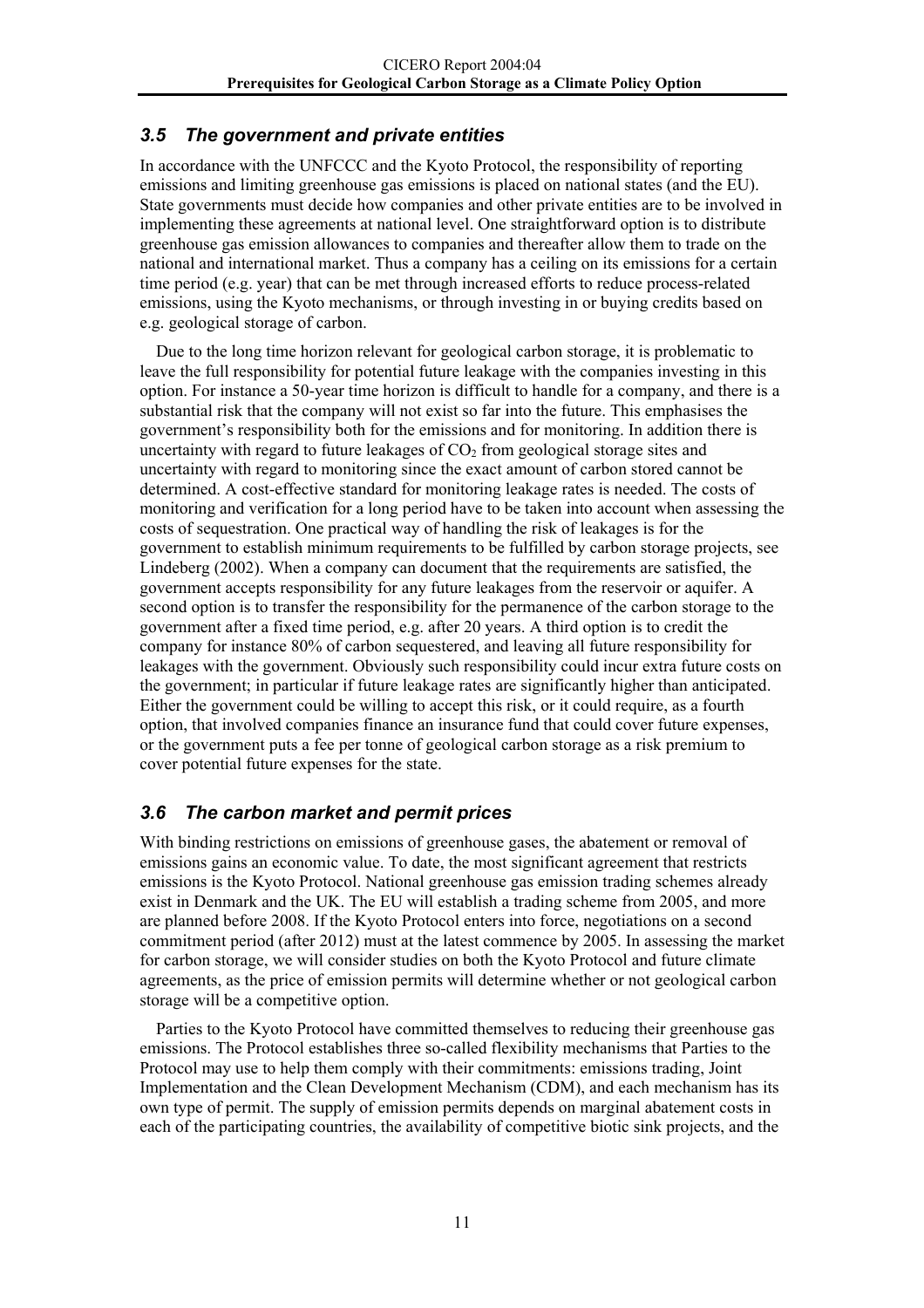<span id="page-14-0"></span>supply of "hot air".<sup>20</sup> Russian "hot air". US non-participation, and inexpensive forest (CDM) credits from developing countries contribute to lowering the permit prices.

The literature on estimating permit prices is extensive.<sup>21</sup> Most of these studies assume that the permit market will be a relatively liquid market with an equilibrium permit price. In the studies reviewed, the price estimates, given in tonnes of  $CO<sub>2</sub>$  equivalent ( $CO<sub>2</sub>e$ ), range between zero and USD 15.<sup>22</sup> While this is a relatively large range, most studies seem to indicate a permit price in the region USD  $5-10$  per tonne  $CO<sub>2</sub>e$  as the most likely outcome.

It is difficult to estimate carbon prices under a future climate regime. The estimated prices will depend heavily on the policy assumptions that are made: the size of the emission reductions to be undertaken, and the availability of mitigation options. Furthermore, the longer we look into the future, the more uncertain assumptions about economic parameters and technological change will be. Nevertheless, some such studies have been undertaken, and the price estimates they provide are the only ones that are available. Some recent studies give price estimates in the region USD  $23 - 37$  by 2030, depending on the emission targets.

#### *3.7 Comparing carbon storage costs and permit prices*

The key question is, whether, and under what circumstances, geological carbon storage can be a viable option for mitigating human-induced climate change. We assess this through comparing cost estimates for geological carbon storage technologies with estimates of future emission permit prices from previous studies. We combine this information to give an overall assessment of the economic viability of geological carbon storage as a climate mitigation option – today and in the near future (until 2020). The information available about geological carbon storage technologies is sufficient for making rough cost estimates, such as ours, but do not permit a more comprehensive cost analysis – such as constructing marginal abatement cost curves for carbon storage. These costs are seen also in the light of sets of circumstances that reflect uncertainties regarding the development and cost of geological carbon storage technologies, and future permit prices at the international markets under the Kyoto Protocol. Beyond 2012 these uncertainties are even larger.

Based on the reviews of geological carbon storage options and costs, the potential for EOR, and price estimates from the carbon market under international climate policy agreements, we have created sets of circumstances to evaluate the economic viability of carbon storage as an option for climate change mitigation. We provide low, medium and high estimates for permit price and geological carbon storage cost intervals – based on the reviewed studies. Together these estimates produce nine sets of circumstances for the economic viability of geological carbon storage. These are presented in table 3.

With respect to permit price, in the "low" estimate we assume a competitive international permit market under the Kyoto Protocol, where market power by Russia in particular is not fully exercised, but where all available CDM projects are carried out. For the "medium" estimate, we still assume that the Kyoto Protocol is implemented, but this time that market power is exercised fully, and that due to institutional barriers and high transaction costs, (no or) only a limited number of CDM projects are carried out. For the "high" estimate we look beyond the Kyoto Protocol, and at a possible future climate agreement with more severe emission reduction commitments.

<span id="page-14-1"></span><sup>&</sup>lt;sup>20</sup> "Hot air" is the term used to describe the excess permits allocated to Russia and certain Central and Eastern European states.

<span id="page-14-2"></span><sup>&</sup>lt;sup>21</sup> We have limited our review to studies that consider international emissions trading, and where the United States is not a party to the Kyoto Protocol.

<span id="page-14-3"></span><sup>&</sup>lt;sup>22</sup> In studies where the prices where not given in USD, prices were converted using the exchange rates as of April 10, 2003, which were USD 1 to EUR 0.927 and GBP 0.639.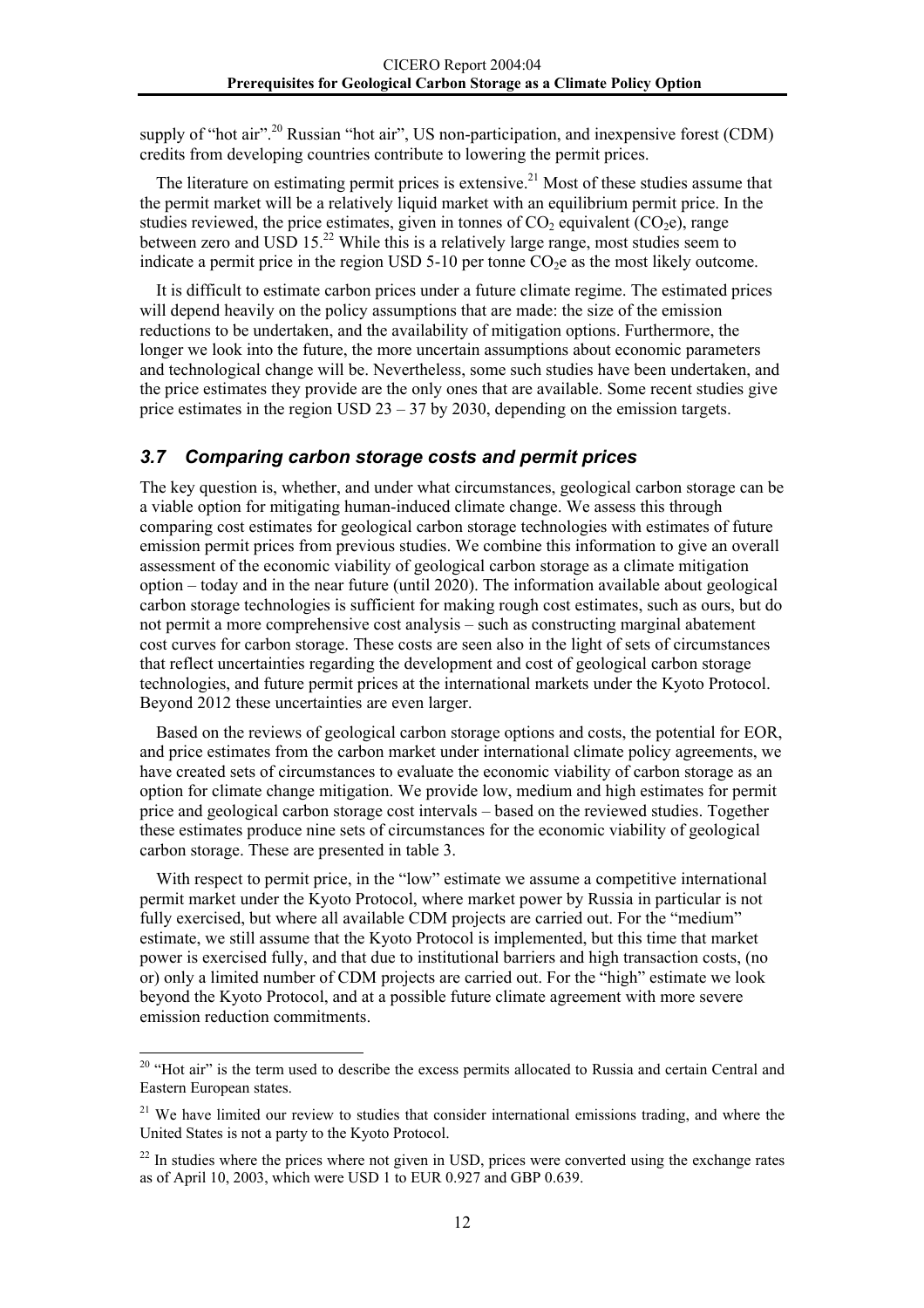When it comes to geological carbon storage technologies, we have again made three different sets of assumptions that give rise to three different cost estimates. For the "low" cost estimate, we assume a low cost geological carbon storage technology, such as the integrated gasification combined-cycle process with near-term technological improvements. We further assume that the  $CO<sub>2</sub>$  is used for enhanced oil recovery. The "medium" cost estimate is based on the best existing technology for a gas- or coal-fired power plant, with medium transportation costs, and no income from EOR. For the "high" cost estimate we make less optimistic assumptions regarding the best available geological carbon storage technology for a gas-fired power plant, and we assume high transportation costs and no EOR.

|              |                    |                 | Geological carbon storage cost |                 |
|--------------|--------------------|-----------------|--------------------------------|-----------------|
|              |                    | Low*<br>$$7-21$ | Medium<br>\$40-50              | High<br>\$75-95 |
|              | Low<br>$$0-5$      | $-2$ to $-26$   | $-35$ to $-50$                 | $-70$ to $-95$  |
| Permit price | Medium<br>$$10-15$ | $-11$ to $+8$   | $-25$ to $-40$                 | $-60$ to $-85$  |
|              | High<br>\$25-35    | $+28$ to $+4$   | $-5$ to $-25$                  | $-40$ to $-70$  |

#### **Table 3 Net economic benefit of geological carbon storage under various**  assumptions (USD per tonne of CO<sub>2</sub>)

\* Includes income from EOR.

Table 3 shows that geological carbon storage is very likely to be economically viable only in the case where costs are low and permit prices are high. The combination of a low geological carbon storage cost and a medium permit price can also be viable. These cases are marked with a grey shade in the table. For all other circumstances we find a negative net economic benefit of implementing geological carbon storage. These cost estimates confirm that geological carbon storage for enhanced oil recovery can be profitable. Such activities already take place at some oil reservoirs.

While the permit price and geological carbon storage cost estimates are independent of each other in other respects, there is a clear correlation over time. If we look beyond 2012 we expect carbon prices to rise, as long as more ambitious climate policy agreements are adopted, and we also expect technological advances to bring down the cost of geological carbon storage. Over time one might therefore expect to see a shift towards the lower lefthand corner of the table, where you find the economically viable circumstances.

Even though we expect that carbon capture and geological storage will improve its costbenefit ratio over time, we also have to bear in mind that other carbon abatement options will develop over time. Cheaper abatement options might be developed, and this would lead to a downward pressure on the carbon price. Rapid improvement in renewable energy technologies could, for example, significantly reduce carbon prices, and make geological carbon storage less competitive.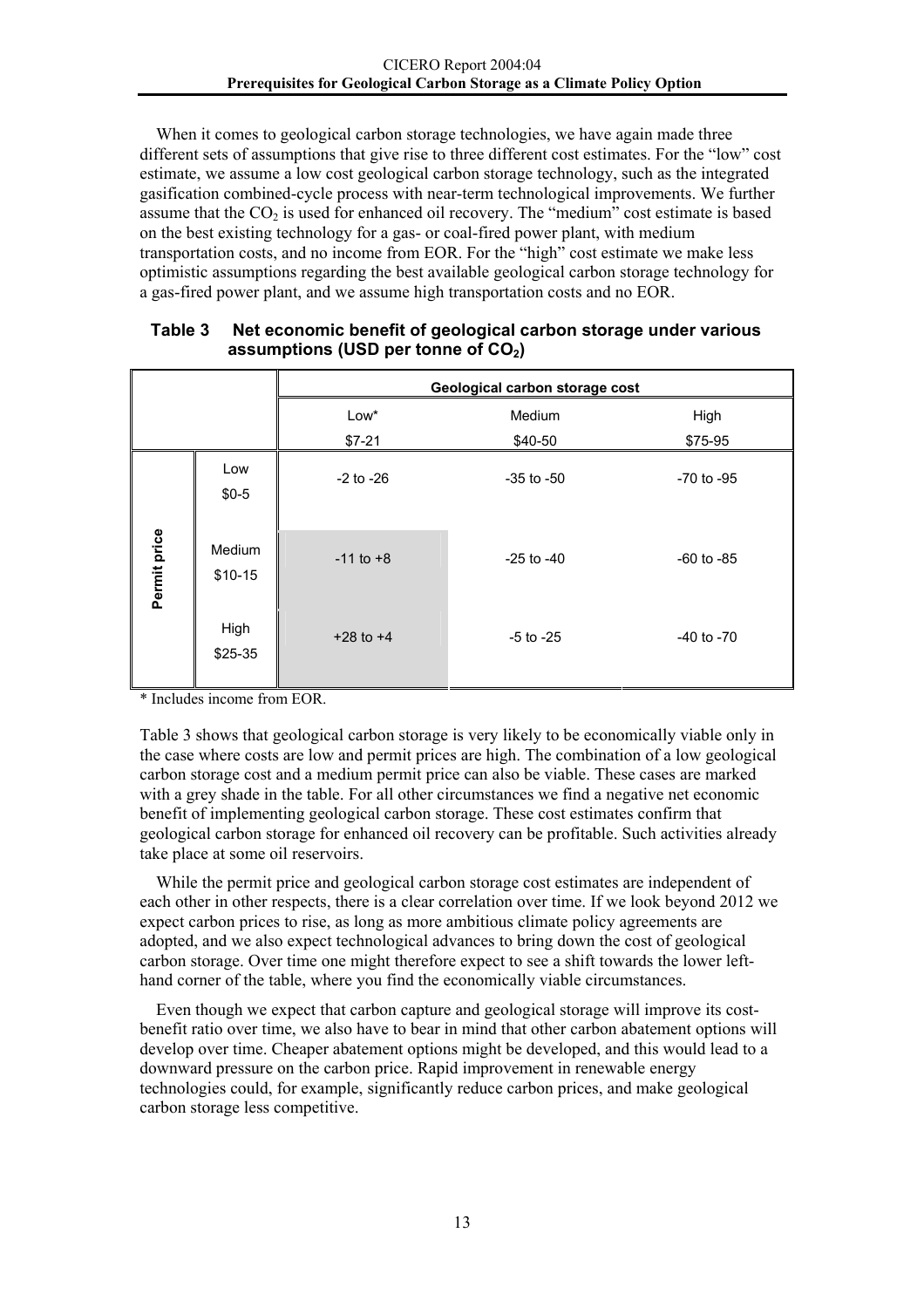# <span id="page-16-0"></span>**4 Discussion and conclusions**

Carbon storage in geological formations has considerable potential as a greenhouse gas mitigation option. While aquifers, gas fields, coal seams and salt cavers have a potential for storing carbon dioxide, oil reservoirs have an additional benefit in terms of enhanced oil recovery, making these formations particularly interesting candidates. In the case of Norway, there is a sizeable storage capacity within the Norwegian Continental Shelf that is sufficient to store a large share of European  $CO<sub>2</sub>$  emissions for many decades. There are a number of challenges to sort out to take advantage of geological carbon storage as part of an efficient climate policy. The challenges are both technical and economic on one hand, and political and institutional on the other.

In technical and economic terms, an important challenge is the large investment in infrastructure required, and related economies of scale properties. This means that the cost per tonne of  $CO<sub>2</sub>$  is relatively high. Therefore carbon capture, transportation and storage projects are more attractive if developed on a large scale, which, in many cases, would mean involving two or more nations.

The risk of future leakages from storage sites is another technical challenge, which has institutional implications in terms of the handling of responsibility for such leakages, and political implications in terms of public acceptance. There is both uncertainty with regard to future leakages of  $CO<sub>2</sub>$ , and uncertainty in terms of the ability to monitor and verify the exact amount of carbon stored. If the amount stored is large, even small leakages may be significant. The government could be willing to accept a risk of leakages provided that a carbon storage project satisfies certain criteria. This alternative could be combined with the government taking the responsibility, but introducing a fee per tonne of geological carbon storage to be paid by the companies as a risk premium to cover potential future expenses. An alternative is to require that the responsible companies finance an insurance fund that could cover future expenses.

In institutional and political terms, important challenges include the unsettled status of geological carbon storage as a policy measure in the Kyoto Protocol. Only during the past five years has serious consideration been given to this mitigation option. Carbon sequestration is essentially a technology emanating from the oil companies, who at that time the Kyoto Protocol was negotiated opposed or ignored the climate policy process. Other issues are the possibility to monitor and verify leakages, and deciding how the option should be linked to the flexibility mechanisms under the Kyoto Protocol. Accounting and verification rules have not been well developed for geological carbon storage. Smaller projects can most likely be handled within the current reporting system under the Climate Convention and the Kyoto Protocol (seen as an end-of-pipe abatement), but in the case that e.g. Norway is handling large amounts of CO<sub>2</sub> from industrial plants, clarifications of reporting and crediting are needed. This includes the definition of appropriate reporting categories, estimation methodologies and requirements for accuracy and verification. Geological carbon "storage" units could be framed under emissions trading, as joint implementation or through bilateral agreements. The fact that the Kyoto Protocol has not yet entered into force adds to the uncertainty of carbon capture and storage as a mitigation option.

The capture and storage cost per tonne of carbon dioxide can become relatively high compared to alternative mitigation options. In terms of competitiveness with estimated  $CO<sub>2</sub>$ permit price under Kyoto Protocol trading (and thus other  $CO<sub>2</sub>$  abatement measures), geological carbon storage is today only of interest under particular circumstances, primarily where  $CO<sub>2</sub>$  injection can be used for enhanced oil recovery. Furthermore, due to the large investment requirements and economies of scale properties, the storage price can be competitive only if a carbon storage strategy is implemented so that the investments can be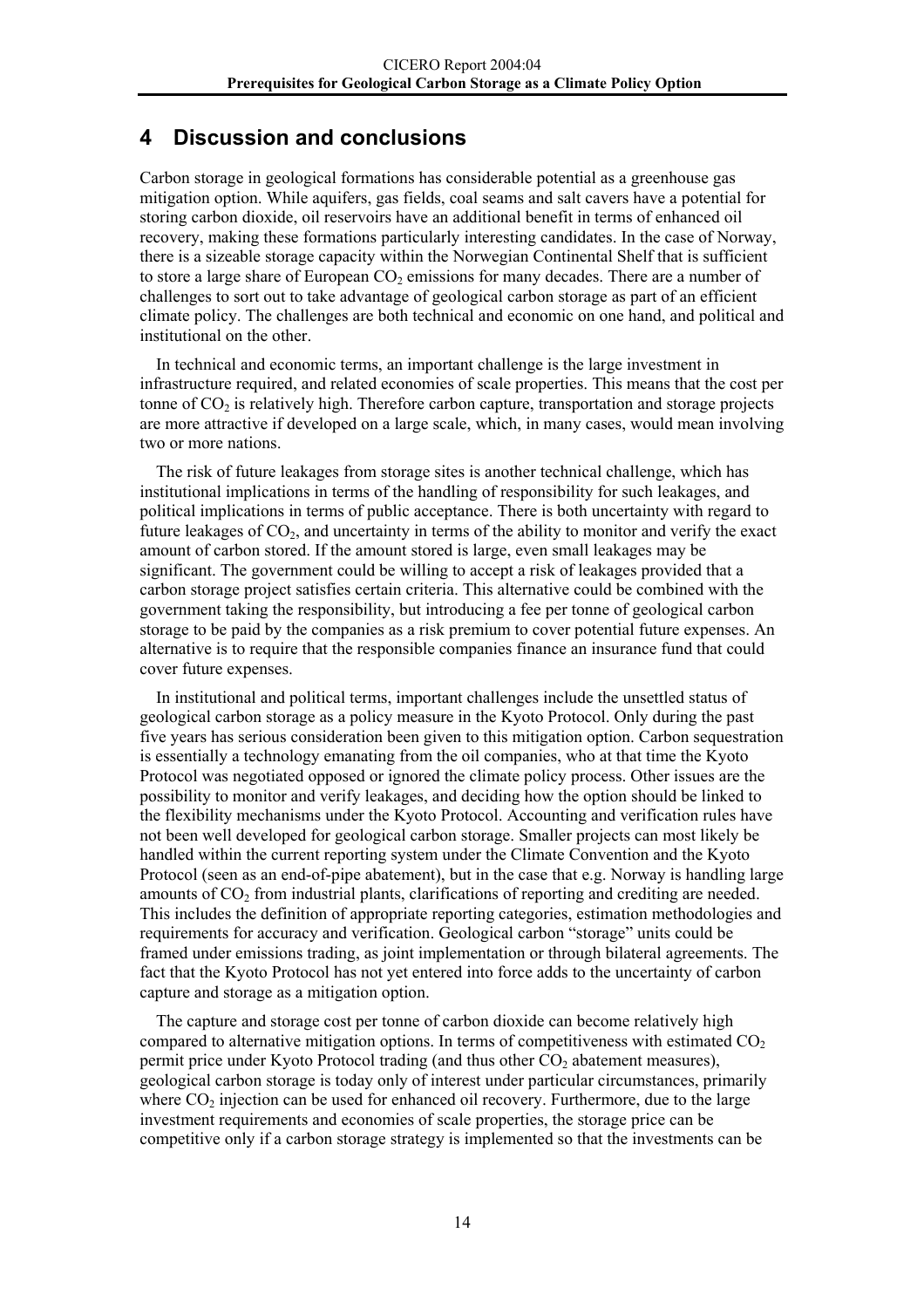shared for a large storage volume and thus many carbon storage permits.<sup>23</sup> This may imply that there are gains from close collaboration between neighbouring countries. However, in the near future (one decade) it might become a competitive abatement option on a larger scale if carbon prices increase and technical improvements lower the cost of geological carbon storage. This conclusion depends crucially on the assumption that a future climate regime will have binding quantitative emission reduction targets  $-$  so that there is a market for  $CO<sub>2</sub>$ emission reductions or removal, and also that marginal abatement cost, and thus the permit price, is significantly higher than what is expected for the Kyoto period (2008-2012).

Due to the shortcomings and uncertainties we have mentioned, companies and governments today have only weak incentives to venture into geological carbon storage. Furthermore, uncertainties of the permanence may be an obstacle for public acceptance. If these obstacles can be sorted out, the potential of geological carbon storage to enhance the cost-effectiveness of carbon dioxide mitigation policies could be put to a real test.

## **References**

- Anderson, S. and Newell, R.: 2003, *Prospects for carbon capture and storage technologies*, Discussion Paper 02-68, Resources for the Future, Washington, D.C.
- De Moor, A.P.G., Berk, M.M., Den Elzen, M.G.J., and Van Vuuren, D.P., 2002. Evaluating the Bush Climate Change Initiative. RIVM Report no. 728001019, National Institute of Public Health and the Environment, Bilthoven, The Netherlands.
- Dooley, J.J. and Wise, M.A.: 2002, *Why injecting CO<sub>2</sub> into various geological formation is not the same as climate change mitigation: The issue of leakage*, Article presented at Sixth International Conference on Greenhouse Gas Control Technologies, 1-4 October, Kyoto, Japan.
- Hawkins, D.G.: 2002, *Passing gas: Policy implications of leakage from geologic carbon storage sites*, Article presented at Sixth International Conference on Greenhouse Gas Control Technologies, 1-4 October, Kyoto, Japan.
- Hegna, A. M.: 2003, *Deponering av CO<sub>2</sub> i undergrunnen på norsk kontinentalsokkel en miljørettslig analyse*, Master of Science thesis, Faculty of Law, University of Oslo.
- Hendriks, C.A., Wildenborg, A.F.B., Blok, K., Floris, F. and van Wees, J.D.: 2000, *Costs of Carbon Removal by Underground Storage*, Paper presented at the 5<sup>th</sup> International Conference on Greenhouse Gas Control Technologies (GHGT-5), Cairns, Australia, August 13-16, 2000.
- Hepple, R.P. and Benson, S.M.: 2002, *Implications of surface seepage on the effectiveness of geological storage of carbon dioxide as a climate mitigation strategy*, Article presented at Sixth International Conference on Greenhouse Gas Control Technologies, 1-4 October, Kyoto, Japan.
- Herzog, H., Caldeira, K. and Reilly, J.: 2003, 'An issue of permanence: Assessing the effectiveness of temporary carbon storage', *Climatic Change* **59**, 293-310.
- Holt, T., Lindeberg, E.G.B. and Taber, J.J.: 2000, *Technologies and possibilities for larger-scale CO2 separation and underground storage*, Paper presented at the 2000 SPE Annual Technical Conference and Exhibition, Dallas, Texas, 1-4 October.
- Hustad, C.W.: 2003, personal communication.

- Hustad, C.W. and Austell, J.M.: 2003, *Mechanisms and incentives to promote the use and storage of CO2 in the North Sea*, Memo, CO2 Norway, Kongsberg.
- IEA: 2001, *Putting carbon back into the ground*, IEA Greenhouse Gas R&D Programme.

<span id="page-17-0"></span> $^{23}$  Due to the dependency of investments in CO<sub>2</sub> capture technologies, transportation (pipelines), and carbon storage, contracting problems will arise as long as the owners of these facilities are different. One solution is intervention by the state.